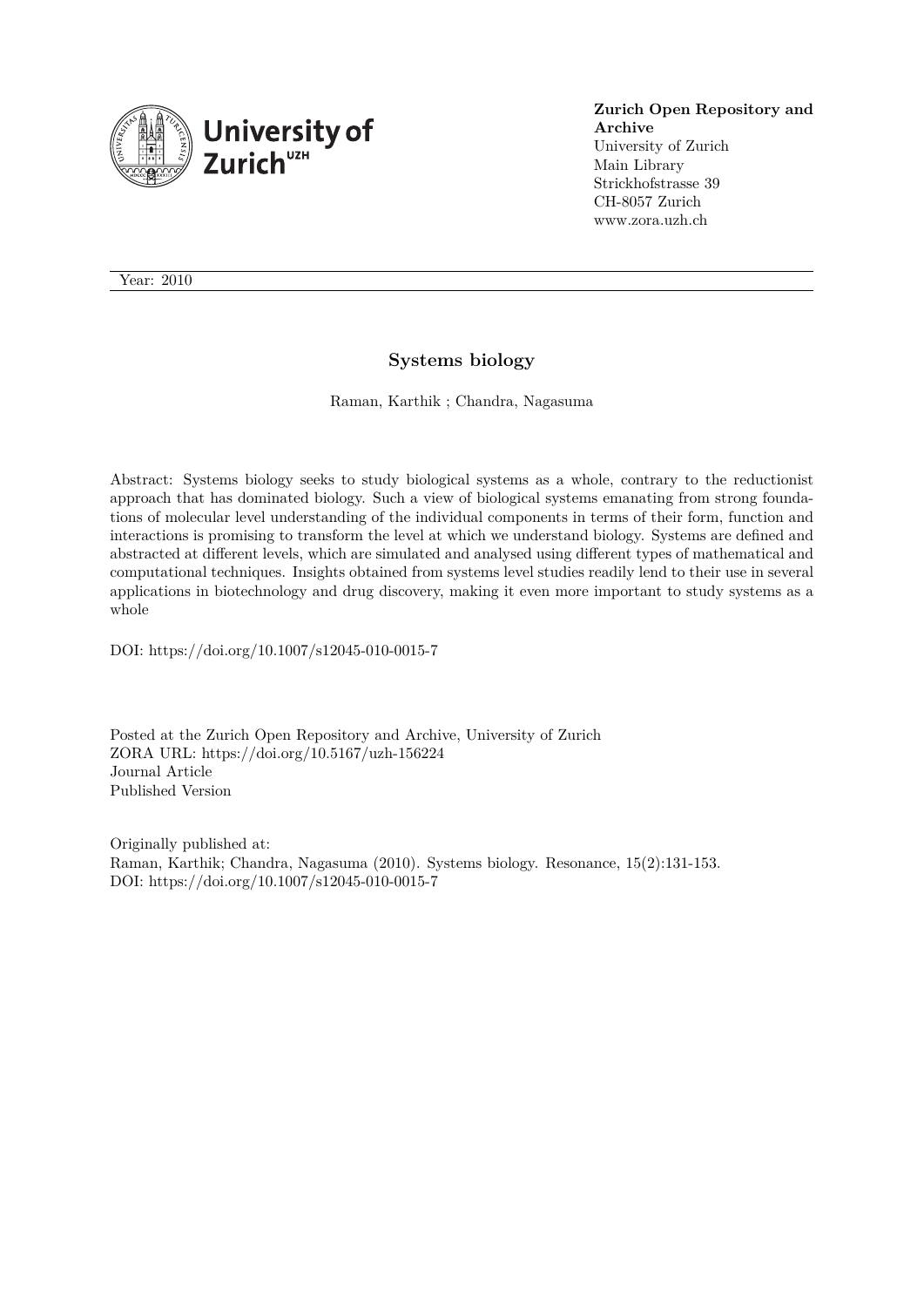# **Systems Biology**

*Karthik Raman and Nagasuma Chandra*

**Systems biology seeks to study biological systems as a whole, contrary to the reductionist approach that has dominated biology. Such a view of biological systems emanating from strong foundations of molecular level understanding of the individual components in terms of their form, function and interactions is promising to transform the level at which we understand biology. Systems are defined and abstracted at different levels, which are simulated and analysed using different types of mathematical and computational techniques. Insights obtained from systems level studies readily lend to their use in several applications in biotechnology and drug discovery, making it even more important to study systems as a whole.**

# **1. Introduction**

Biological systems are enormously complex, organised across several levels of hierarchy. At the core of this organisation is the genome that contains information in a digital form to make thousands of different molecules and drive various biological processes. This genomic view of biology has been primarily ushered in by the human genome project. The development of sequencing and other high-throughput technologies that generate vast amounts of biological data has fuelled the development of new ways of hypothesis-driven research. Development of computational techniques for analysis of the large data, as well as for the modelling and simulation of the complex biological systems have followed as a logical consequence. Simulatable computational models of biological systems and processes form the cornerstone of the emerging science of *systems biology*.

Traditionally, biology has focused on identifyingindividual genes, proteins and cells, and studying their specific functions. Each of





**Karthik Raman recently completed his PhD in computational systems biology from IISc, Bangalore. He is currently a postdoctoral research associate in the Department of Biochemistry, at the University of Zurich. His research interests include the modelling of complex biological networks and the analysis of their robustness and evolvability. Nagasuma Chandra obtained her PhD in structural biology from the University of Bristol, UK. She serves on the faculty of Bioinformatics at IISc, Bangalore. Her current research interests are in computational systems biology, cell modeling and structural bioinformatics and in applying these to address fundamental issues in drug discovery.**

### **Keywords**

Pathway modelling, systems modelling, biological networks, complex systems.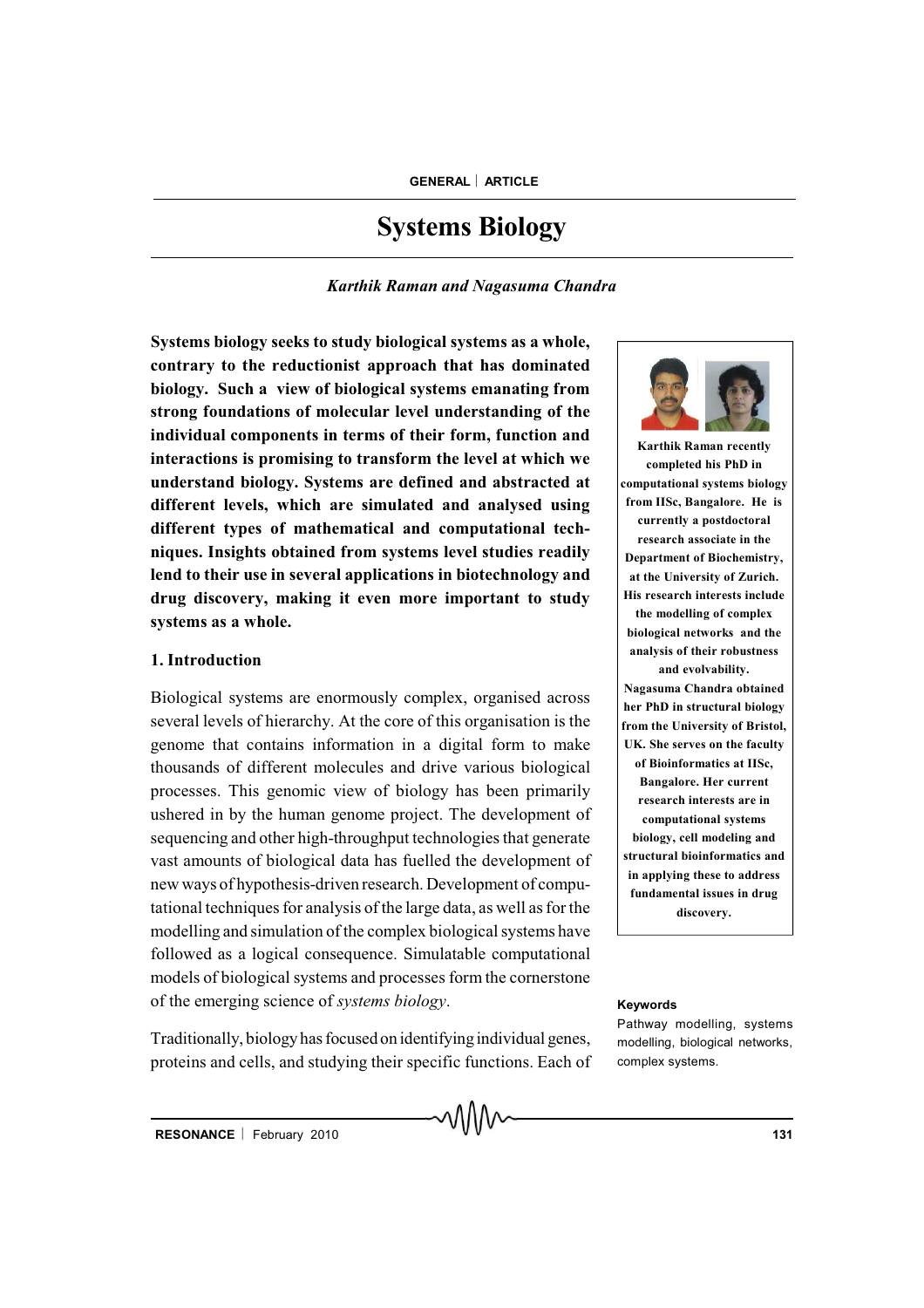To study an aircraft, focused detailed studies on individual components such as the engine, wings and tail, would not be sufficient to understand how an aircraft can fly.

<sup>1</sup>A euphemism often directed at the severe approximations that characterise modelling.

these is indeed extremely important in understanding the individual molecules, but as individual isolated pieces of information, they are insufficient to provide insights about complex phenomena such as human health and disease. As an analogy, to study an aircraft, focused detailed studies on individual components such as the engine, wings and tail, would not be sufficient to understand how an aircraft can fly. More importantly, it would not provide any understanding of what component influences what other component in what manner and to what extent, an understanding which is very important to effectively set things right when something malfunctions. In the same way, since diseases occur when there is some malfunction in the form or function of one or more of the cellular components, we need an understanding how various molecules in a cell influence each other in health, in order to attempt curing or correcting it to the extent possible.

The scale at which various molecular level studies can now be carried out is providing us systematic data on many fronts enabling us to reconstruct holistic models of larger systems [1]. Systems biology seeks to study biochemical and biological systems from a holistic perspective, promising to transform how biology is done. The goal is for a comprehensive understanding of the system's influence on its individual components, leading to the appearance of complex properties such as robustness, emergence, adaptation, regulation and synchronisation, seen so very often in biological systems. Essentially, systems biology advocates a departure from the reductionist viewpoint, emphasising on the importance of a holistic view of biological systems. It also aims at a departure from the "spherical cow"  $\frac{1}{1}$ , in trying to encapsulate the enormous complexity of biological systems in greater detail. Systems biology adopts an integrated approach to study and understand the function of biological systems, particularly, the response of such systems to perturbations such as the inhibition of a reaction in a pathway, or the administration of a drug. It can of course be argued that systems biology is just a new name for the conventional disciplines such as physiology and

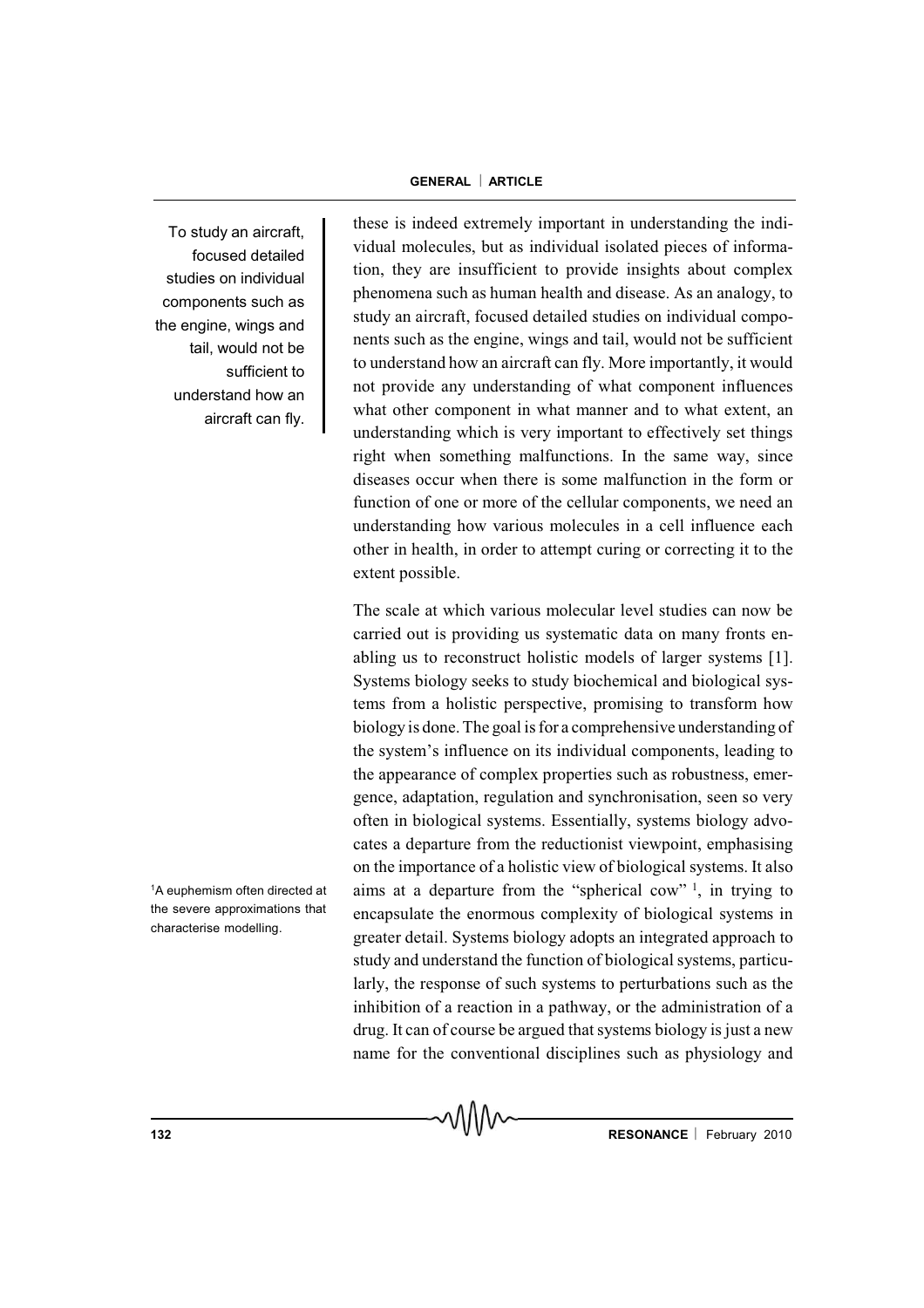pharmacology, which are well established for several decades now. Undoubtedly, these disciplines emphasise the need for considering whole systems. Yet, systems biology emerges as a new discipline, since it differs from the conventional disciplines in a fundamental way: the latter treat much of the whole system as a 'black-box', giving us only an idea of the end picture but not enabling us to ask 'why' or 'how' a particular outcome is seen. Systems biology on the other hand aims to reconstruct systems by a bottom-up approach, with detailed knowledge about the individual components that make up the system and how these components interact with each other. Modelling and simulation of complex biological networks formthe cornerstone of systems biology; the coupling of *in silico* models with *in vivo* and *in vitro* experimentation, with modelling guiding experimentation and experimentation aiding in model refinement, can provide impetus to improve the understanding of biological systems. Effects and influences of one component on the other are deciphered, providing a greater understanding of how genotypes relate to phenotypes.

# **2. Elements of Systems Biology**

Systems biology, being a holistic approach involves modelling and analysis of metabolic pathways, regulatory and signal transduction networks for understanding cellular behaviour. There are also various levels of abstraction at which these systems are modelled, with a wide variety of techniques that can be employed based on the quality and quantity of data available.

The critical step in the modelling and analysis of these pathways is their reconstruction, involving the integration of diverse sources of data to create a representation of the chemical events underlying biological networks [2]. A variety of high-throughput experiments have been developed to provide extensive data on the proteome, metabolome, transcriptome and the reactome in a cell (see *Box* 1 for glossary of terms). Some of these techniques include microarray analyses of the transcriptome and mass spectrometry analyses that generate proteomics data. It is important to

Systems biology aims to reconstruct systems by a bottomup approach, with detailed knowledge about the individual components that make up the system and how these components interact with each other.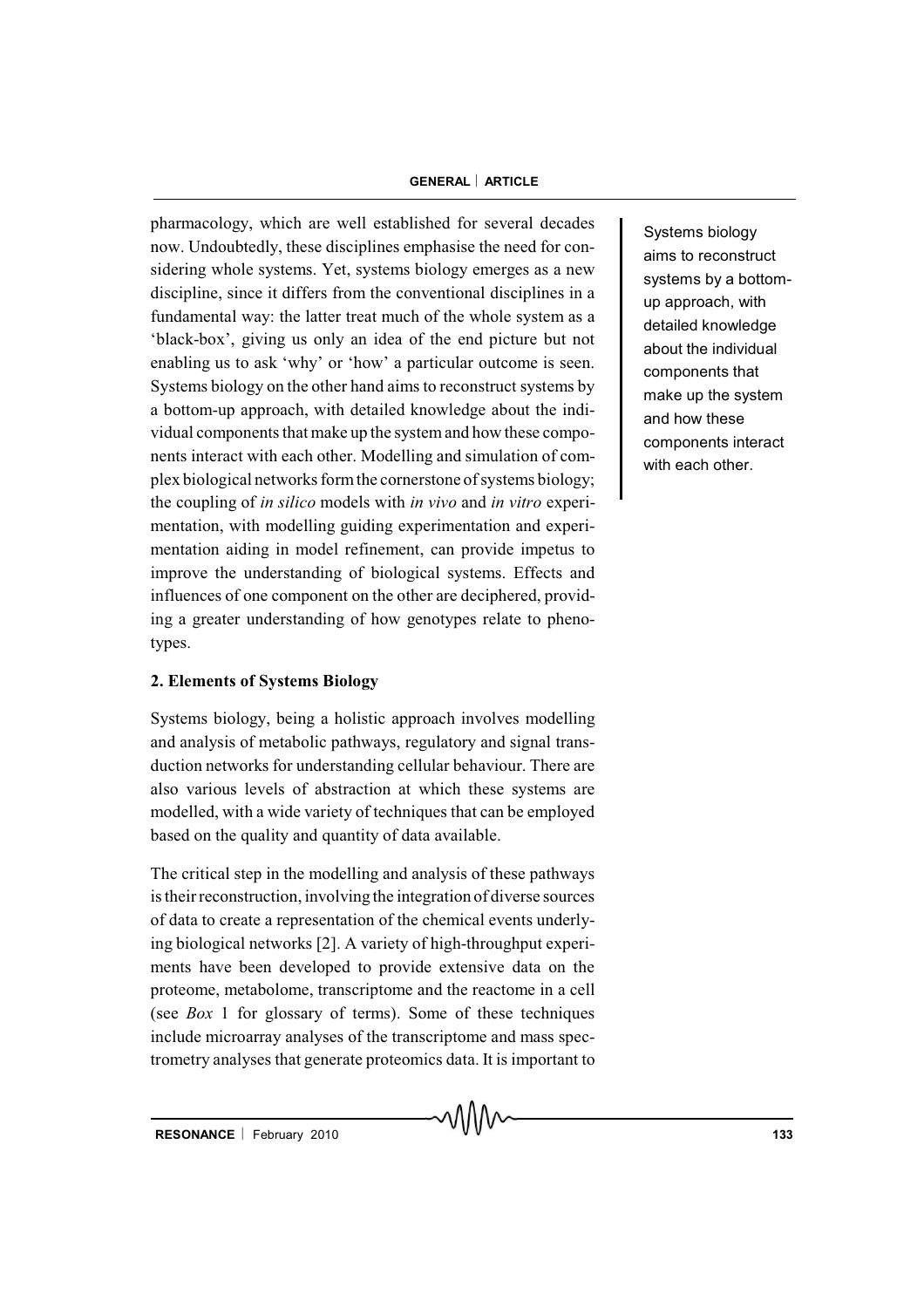#### **Box 1. Glossary of Some Terms Used and their Related Concepts**

**Genomics and other 'omics':** The German botanist Hans Winkler coined the term 'genome' in 1920 by combining the words GENe and chromosOME. A precise definition of genome is 'all the DNA in a cell' because this includes not only genes but also DNA that is not part of a gene, or non-coding DNA or in other words, all the genetic material in the chromosomes of a particular organism'; its size is generally given as its total number of base pairs. In the same way, a proteome is a collection of all proteins, coded by a genome. The human proteome is the collection of proteins found in the human body. With the success of large-scale quantitative biology projects such as genome sequencing, the suffix '-ome-' has migrated to a host of other contexts: Omics such as genomics, transcriptomics, proteomics, metabolomics or interactomics. The suffix 'ome' often signifies totality of some sort.

**Genome Sequence** refers to the sequence of consecutive DNA 'letters' spanning all the chromosomes of a cell from start to finish.

**Gene Expression:** This refers to the 'turning on' of a gene. Most human genes are active, or turned on, only in certain cells under certain conditions. Genes for eye colour are active in eye cells but not in stomach cells. Similarly, some genes may lie dormant for years and then turn on and become malignant late in life. Transcription is the process of 'turning on', or activating a gene.

**Genotype and Phenotype:** Genotype refers to the particular form of a gene a person has. The genetic constitution of an organism, as distinguished from its physical appearance (its phenotype). A phenotype on the other hand is the physical trait such as red hair, or behaviour such as anxiety. A phenotype results from the 'expression' of a gene or genes.

**Network:** A network is generally a collection of related nodes, connected on the basis of interactions. It is essentially a map of 'who interacts with whom'. The most common kinds of networks are protein–protein interaction networks, cataloguing how different proteins interact with one another within the cell.

**Hub:** Much like the hub of a wheel, highly connected nodes in networks are referred to as hubs. These often are very important to network function and at the same time are the 'Achilles heels' of many real-world networks. In the context of biological networks, hubs may present interesting drug targets.

**Data-driven Modelling:** Traditional physical modelling is knowledge-driven, where knowledge is derived from first principles; for example, the modelling of the motion of a pendulum based on ODEs from physical laws. Data-driven modelling, in contrast, is employed when certain input–output characteristics of the system are known but there is only limited knowledge on the system in question. Linear regression is a very simple example of a data-driven model.

> understand that these experiments generate genome-scale 'omics' data, which cover a majority of the components such as metabolites, transcripts and proteins, in a cell. Another major feature of systems biology is the strong integration of experiment with theory; it is quite common that a model is used to generate one or

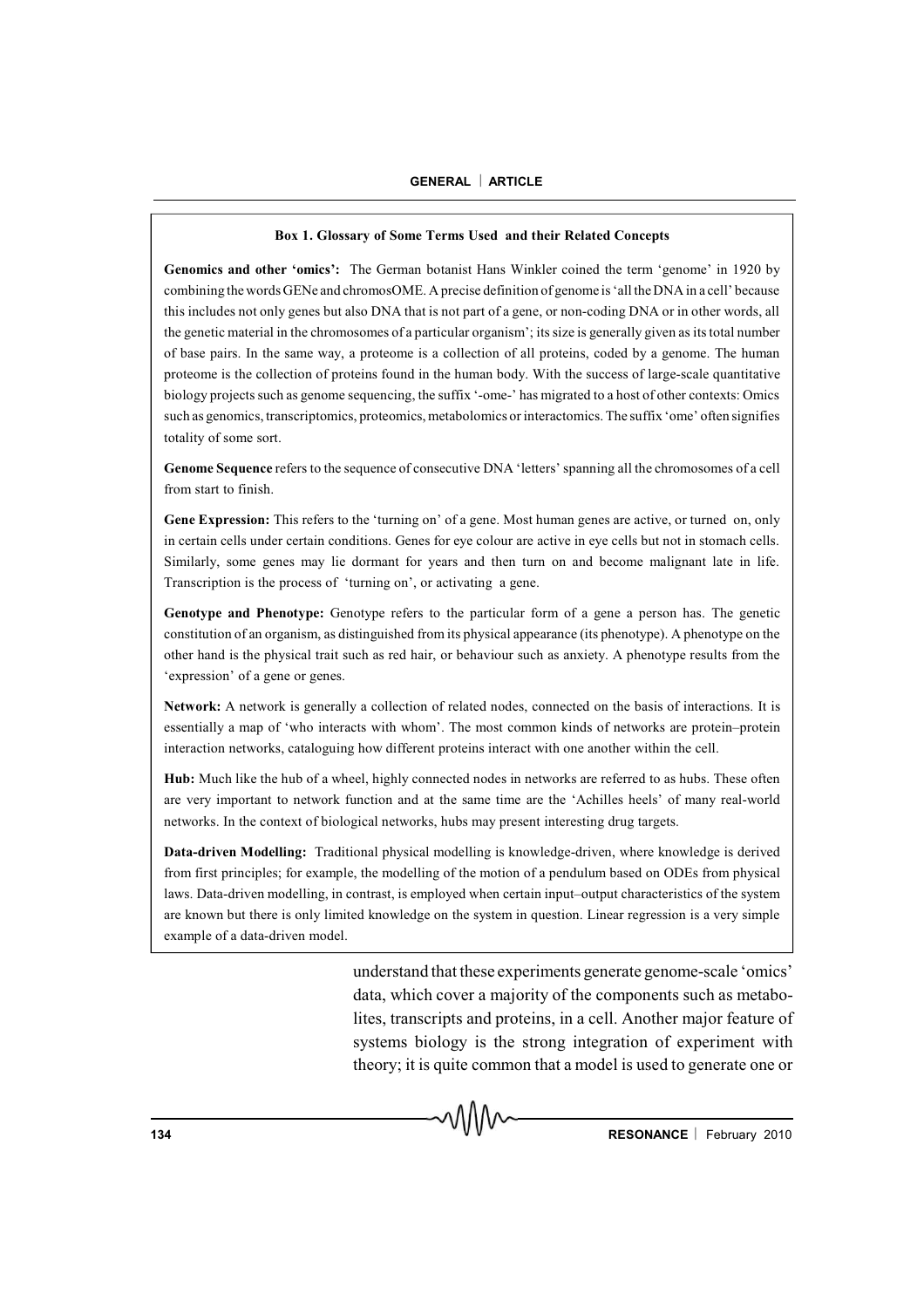

*Figure 1. Systems biology process. This process relies on an iterative procedure of model building, experimental verification, model analysis and model refinement. The concepts that underlie these processes have been shown as clouds.*

more hypotheses, which are then tested experimentally, and iteratively contribute to model refinement. In essence, the various parts of a systems biology study are (a) define a model system, (b) identify a choice of attributes/parameters to study the system that is appropriate for the problem being addressed, (c) comprehensive experimental measurements, (d) appropriate mathematical abstraction of the system that is computationally tractable and (e) computational simulations that can generate and test various hypotheses, (f) that can later be verified by experimental approaches (*Figure* 1).

### **2.1** *System Definition*

Systems biology experiments are often characterised by a synergy between theory and experiment (*Figure* 1). As in traditional biological experiments, the chosen model system must be suitable for experimental investigations, and should also be complex enough to capture the biological phenomenon of interest. Simple bacteria such as *E. coli* are often used as model organisms to understand the organisation and behaviour of prokaryotic systems. *Saccharomyces cerevisiae* is the *de facto* standard model organism for understanding eukaryotic systems. Similarly, the fruitfly *Drosophila* and the worm *Caenorhabditis elegans* are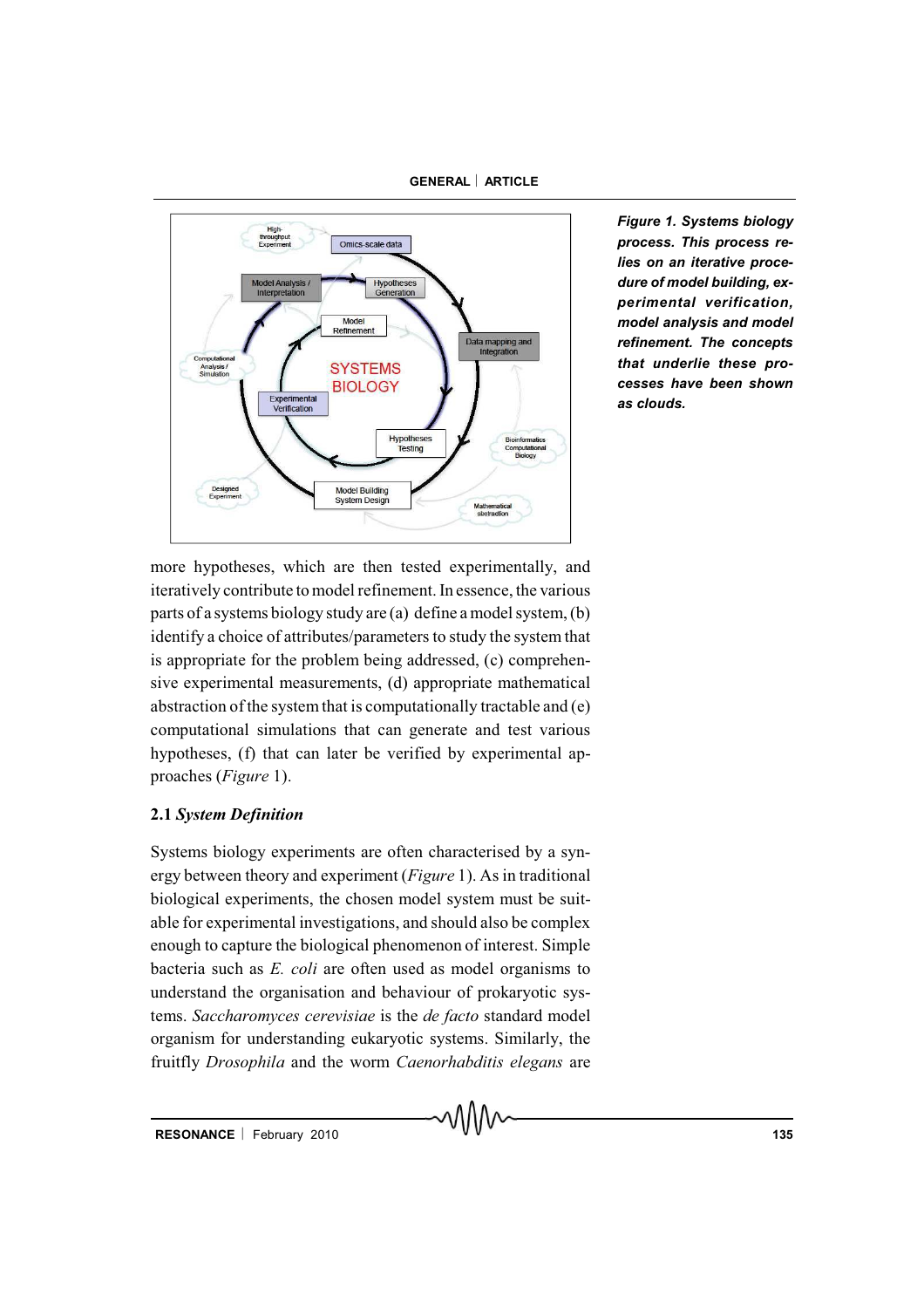Pathways or sets of pathways function as modules of the larger systems, which provide a practical framework to study the biological processes/ phenomena.

used as models to incrementally understand more and more complex multi-cellular organisms. It is important to note that, although some of these systems are significantly less complex than mammalian systems, several processes are conserved, leading to the possibility of very useful predictions of the behaviour of mammalian systems from the modelling of simpler systems. Very often, it is impractical to consider whole organisms or whole cells, especially to address questions pertaining to the mechanism of a given process. Pathways or sets of pathways function as modules of the larger systems, which provide a practical framework to study the biological processes/phenomena.

Metabolic pathways, signal transduction pathways and regulatory pathways have been studied from a variety of organisms from which a wide range of biological insights have been obtained. Such pathways have also been combined into the larger context of networks, where the abstraction is often a bit less quantitative, again for practical reasons. Studies on transcriptional network of yeast, metabolic network of *E. coli*, serve as examples of studies at this level. Thus, the scale of the system can vary from tens of components to several thousands. The resolution of information can also vary from detailed atomistic information to broad cellular views. For example, a defined model could contain thermodynamic data of the metabolic reactions in a given pathway, that in turn have sound correlations with the three-dimensional structures of the involved enzymes. On the other hand the defined system could simply contain logical connections between different cellular states implying functional correlations without any further details on the cells themselves. A systems biology approach is characterised by a series of iterative experimentation and model refinement (also see *Figure* 1), often using perturbations to the system as a handle to affirm roles of known components as well as to discriminate between alternative models [3]. Another important feature is that most of these components, from computation to high-throughput laboratory experiments are amenable to automation.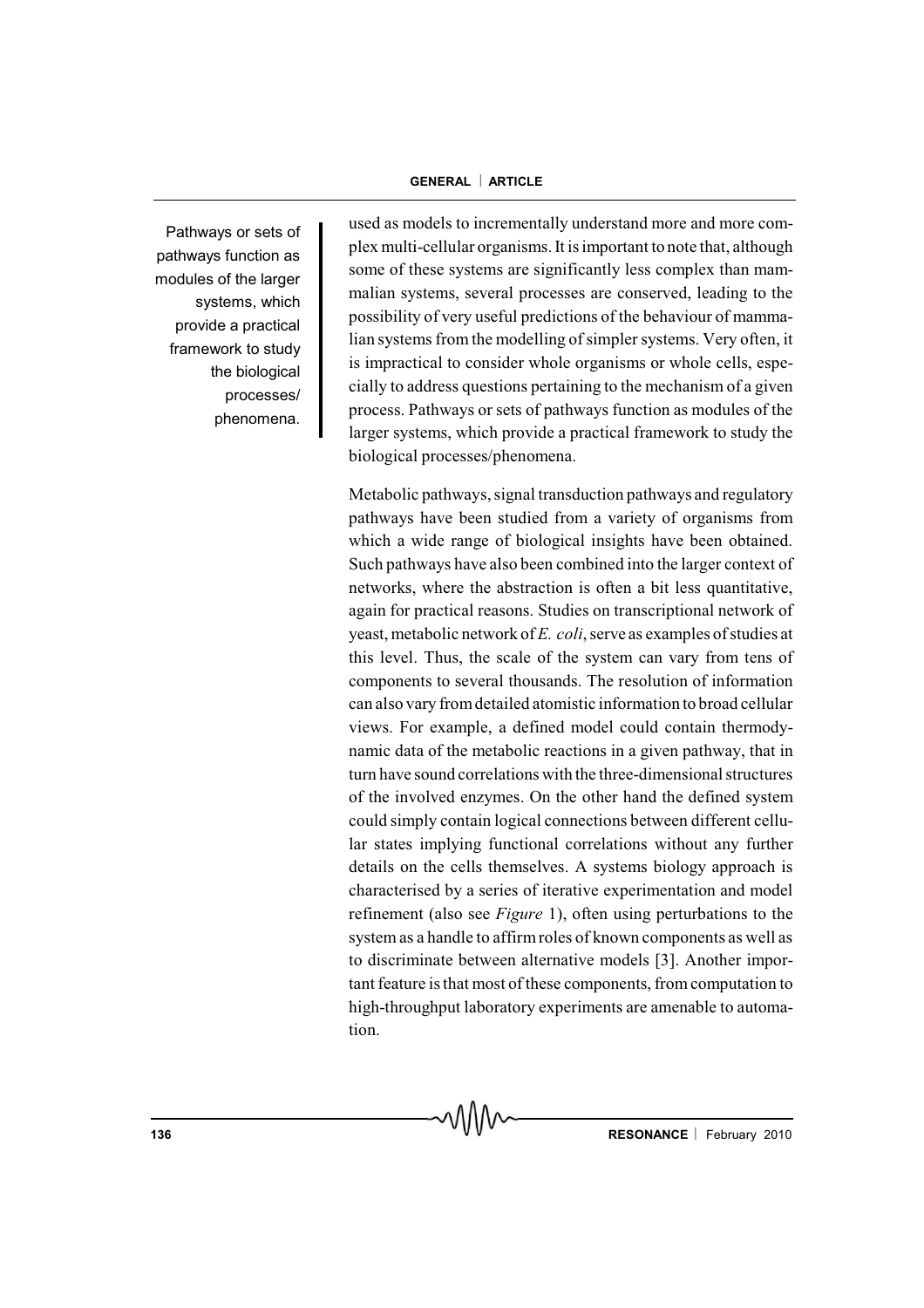### **2.2** *Modelling in Systems Biology: Model Abstraction*

Models are created to simulate a process or a set of processes observed in the natural world in order to gain insights into process mechanisms and predict outcomes for a given set of specific input parameters. Conceptual and theoretical modelling constructs are expressed as sets of algorithms and implemented as software packages. What constitutes a model depends upon what is understood about a given process and how best it is computationally tractable. For example, in drug discovery, a model can refer to the relationship of the structure of a target molecule to its ability to bind a certain type of ligand at one end of the spectrum, while at the other end, it can refer to a statistically derived relationship of a set of ligands to a particular biological activity, with no explicit consideration of the mechanism or the basis of such activities. Conceptual modelling is an integral part of problem solving in general and in fact an essential component of any activity that attempts to achieve a goal in a systematic way.

The advantages of having a model are manifold: (a) it gives the precise definition of the components of a given system (or the genotype), (b) it allows performing simulations and monitoring the end-effect, which may be the given phenotype in this context, (c) it helps in dissecting the role of every component in the system through the analysis of perturbations, (d) it helps us to interpret complex hard-to-understand problems, (e) it helps in studying systems that are impractical to study through conventional experiments, (f) it helps both in designing minimal systems that can result in a particular phenotype, as well as analysing the effect of the addition of newer components into the framework, and (g) it is highly amenable for high-throughput simulations and highly cost-effective, useful especially in applications such as drug discovery.

Thus, models not only provide significant insights into the underlying biology and application opportunities, but also enable the efficient study of what may be highly impractical, or even impossible through biochemical and molecular biology experiments. It

**RESONANCE** February 2010 **137 137** 

Models are created to simulate a process or a set of processes observed in the natural world in order to gain insights into process mechanisms and predict outcomes for a given set of specific input parameters.

What constitutes a model depends upon what is understood about a given process and how best it is computationally tractable.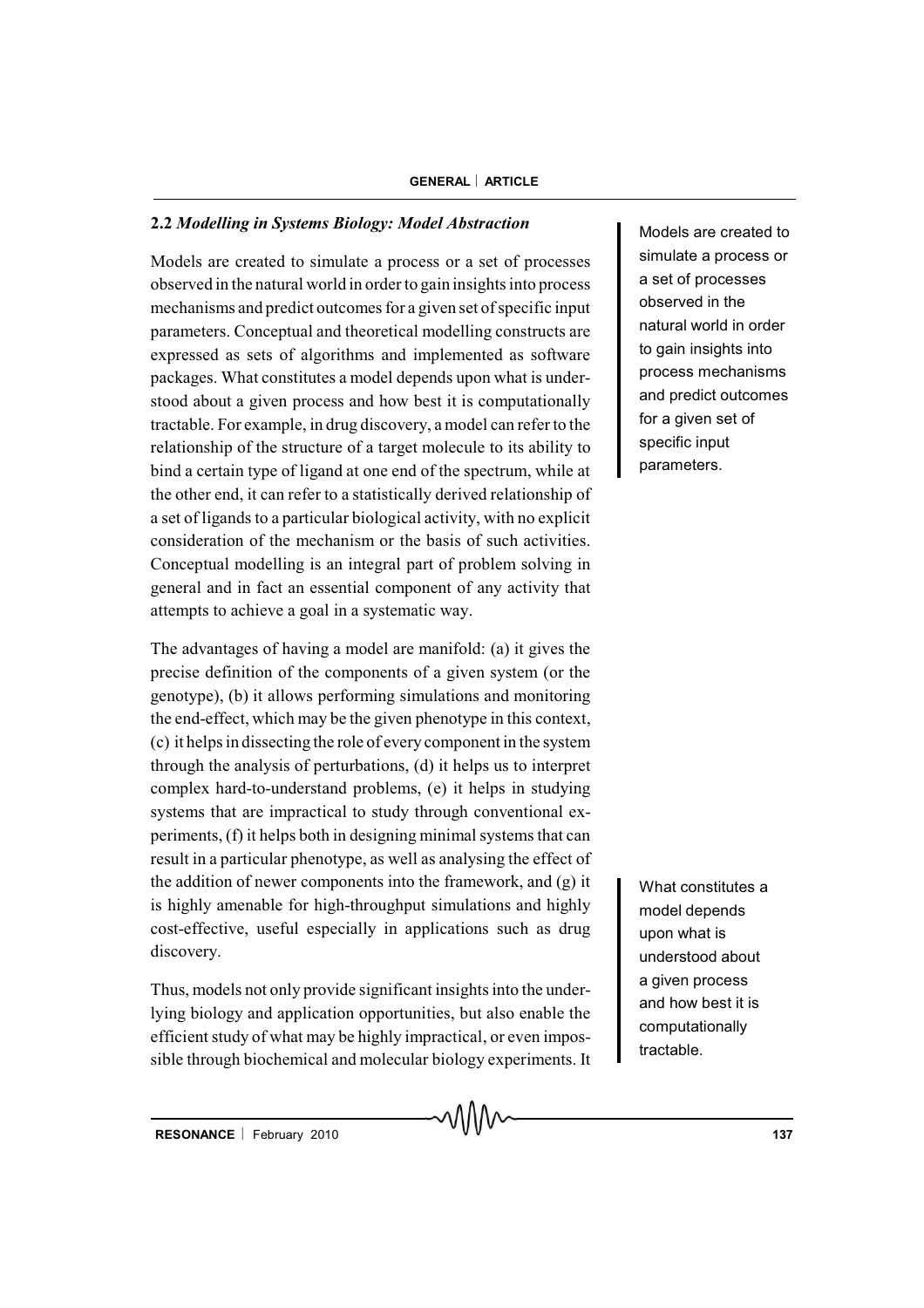must however be emphasised that a model is only as good as our understanding of what constitutes a system and how it has been built. Model building is thus a critical step in *in silico* analysis and is often iterated and refined with validation steps.

Given that biological systems and processes are understood at many different levels and in many different aspects, it is no wonder that many different kinds of models should exist in practice. *Figure* 2 illustrates that models span a wide range, emanating from the organisational hierarchy in which biological systems are understood.

*Figure 2. Modelling techniques in systems biology. The various methods have been represented alongside an axis that details the granularity (or resolution) typical for each method.*

On one hand, there are structural models at atomic levels implying certain functions, whereas on the other hand, there are whole genome-based mathematical models of either pathways or entire organisms implying functions at very different levels. It is



**138 RESONANCE** February 2010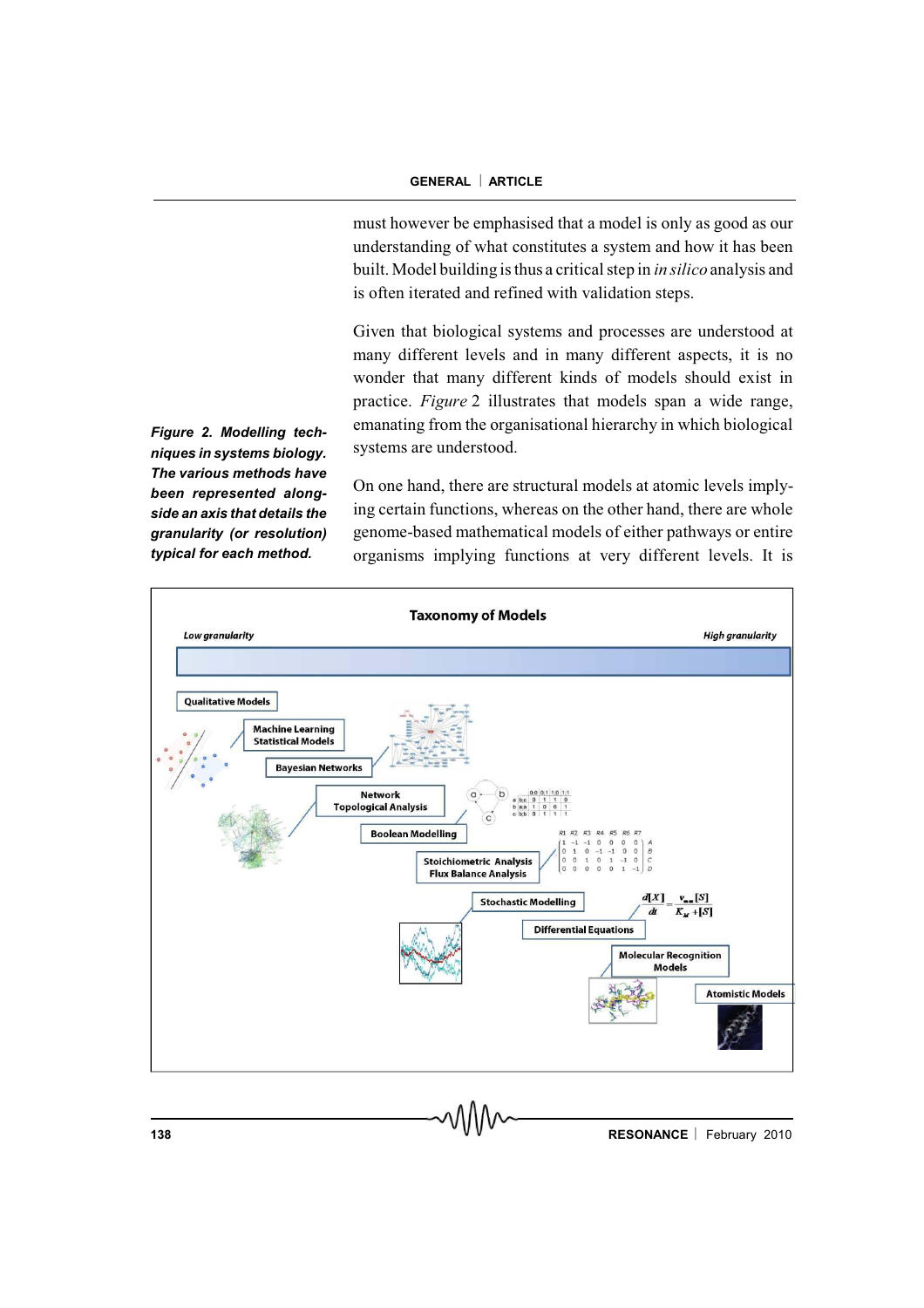important to understand the abstraction levels of the models, so that conclusions are drawn at appropriate levels from the analyses. The choice of the method depends upon the type and extent of data available, as well as the objective of the modelling exercise in terms of the level at which the system is desired to be understood.

Models are routinely built from a variety of sources, which vary in the degree of accuracy of experiments recorded and often depend even on the interpretation of data available. Model validation is a critical quality control step that endorses the results obtained through simulation of the model. Typical model validation involves the comparison of model predictions against known biochemical and genetic evidences obtained by various experiments, particularly when experimental data has not been used for tuning the models.

# **3. Key Properties of Biological Systems/Models**

Biological systems are characterised by several key properties, which distinguish them from models in other disciplines. Knowledge of these fundamental principles, which characterise biological systems, is important both for understanding their function and for modelling them. Some of these interesting properties are discussed below.

# **3.1** *Irreducibility*

Irreducibility is an important concept that makes systems thinking important. We may undoubtedly gain significant insight into each of the components of the system by studying them individually, but we will require to study the system as a whole in order to gain a holistic perspective of what these components do when they are all put together in an appropriate manner. An analogy to a book is often drawn, where one cannot understand a book by reading one word at a time. In other words, knowing the meaning of every word in a book does not tell us what the book is about. They have to be placed in context to grasp the story in the book. It is this context that is sought out in systems biology; thus it is not

MM

Models are routinely built from a variety of sources, which vary in the degree of accuracy of experiments recorded and often depend even on the interpretation of data available.

The larger properties that arise out of that context are often referred to as 'emergent properties'. Emergent properties are thus consequences of the interactions between system components.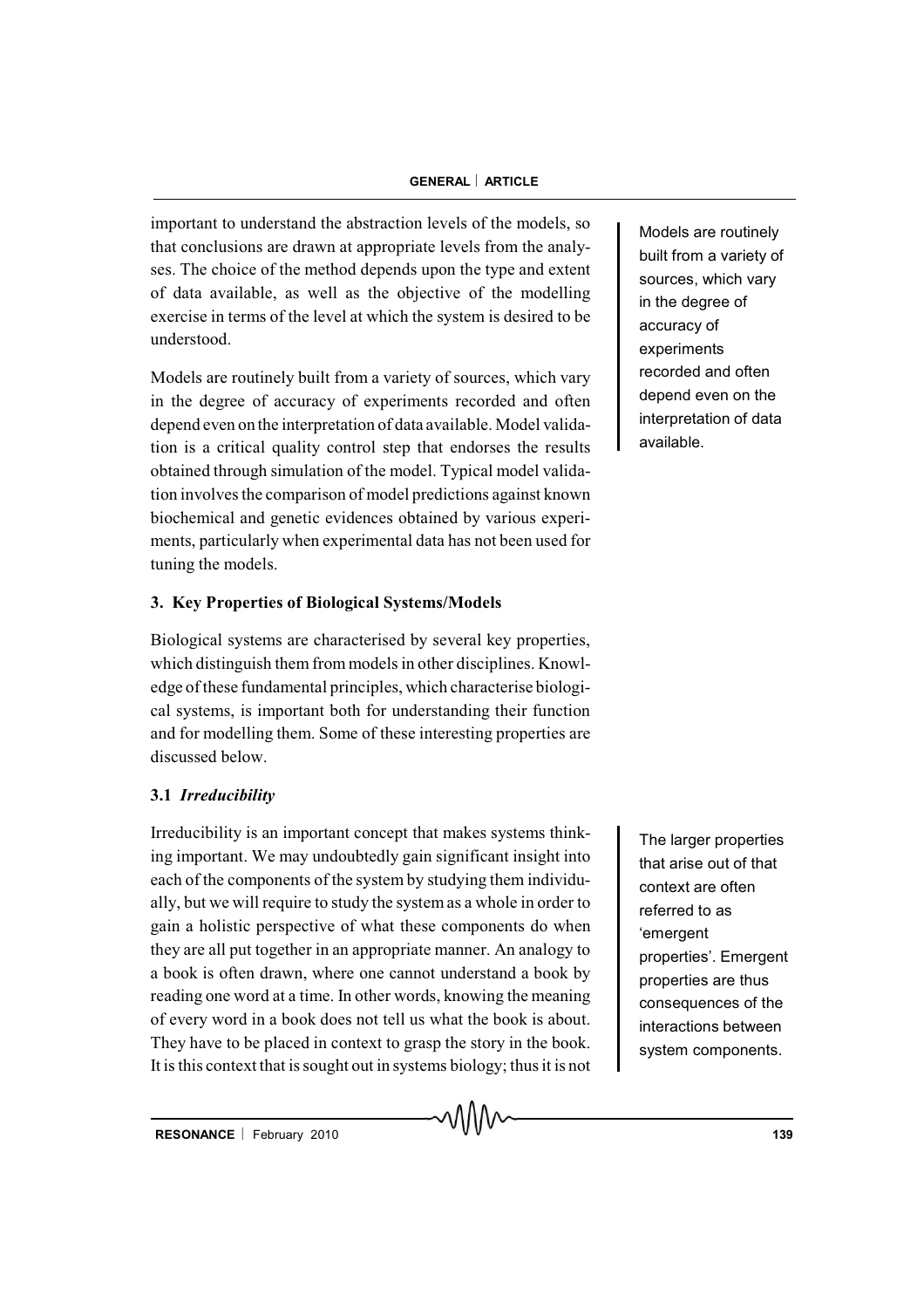In general, the behaviour of a system is quite different from merely the sum of the functions of its various parts.

only the form and function of individual molecules, but rather their functional orchestration in a 'context' in a complex manner that makes a living species. The larger properties that arise out of that context are often referred to as 'emergent properties'. Emergent properties are thus consequences of the interactions between system components.

### **3.2** *Emergence*

Systems are composed of individual elements or 'parts' that interact in various ways. In general, the behaviour of a system is quite different from merely the sum of the functions of its various parts. As Anderson put it as early as 1972, in his classic paper by the same title, "*More is different*" [4] , it is not possible to reliably predict the behaviour of a complex system, despite a good knowledge of the fundamental laws governing the individual components:

*The ability to reduce everything to simple fundamental laws does not imply the ability to start from those laws and reconstruct the universe. The constructionist hypothesis breaks down when confronted with the twin difficulties of scale and complexity. At each level of complexity entirely new properties appear. Psychology is not applied biology, nor is biology applied chemistry. We can now see that the whole becomes not merely more, but very different from the sum of its parts.*

PW Anderson, 1972 [5]

This reinforces the need to develop methods to study biological systems at the systems level, rather than at the level of individual components.

# **3.3** *Complexity*

The term complexity**,** a concept linked to the concept of systems itself, is often used in a variety of disciplines to characterise a system with a number of components intricately linked to each other, giving rise to behaviours that may not be described by

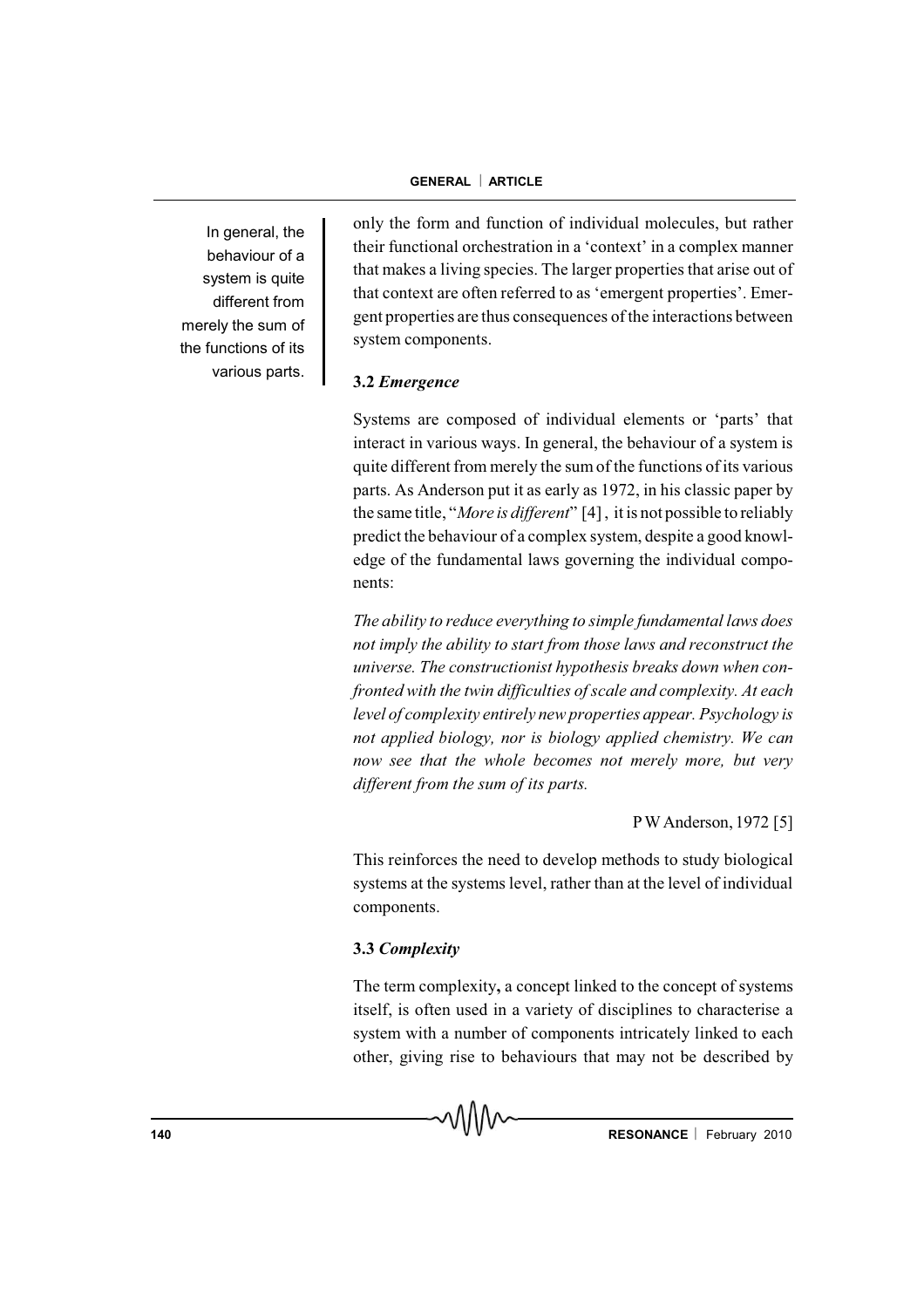simple models. Emergent behaviour (described above) is one of the most fundamental features of complex systems. Health or disease are examples of complex systems. These cannot be predicted simply by analyzing the individual ligands or proteins that comprise the cells. A more complete picture of their context would be necessary to achieve it. Biological systems, needless to say, are extraordinarily complex, which is evident in individual prokaryotic cells, let alone multi-cellular organisms. For example an *E. coli* cell has about 4500 genes coding for at least as many proteins. At the outset, trying to understand how these many proteins embedded in less than femtolitre  $(10^{-15} \text{ L})$  of volume, perform together to enable the many functions of the *E. coli* cell appears to be a daunting task. However, we can understand many aspects of the cell if we divide complexity in hierarchies and then focus on understanding each individual level in a stepwise manner and then re-assimilate them in an appropriate context. In other words, understanding how, at the bottom of the hierarchy, DNA, proteins and metabolites function in individual cells, helps us to understand how different proteins give rise to pathways, how pathways come together to form processes, and how these are organised in a functional cell (*Figure* 3). In higher organisms, we

*Figure 3. Levels of hierarchies for understanding and modelling biological systems. The figure illustrates different types of models that are appropriate at a given level of hierarchy. Theinformation they encode (abstraction level) are listed for each of them as also the methods that are in current practice to design, build and analyse the models.*



**RESONANCE** February 2010 **141 141**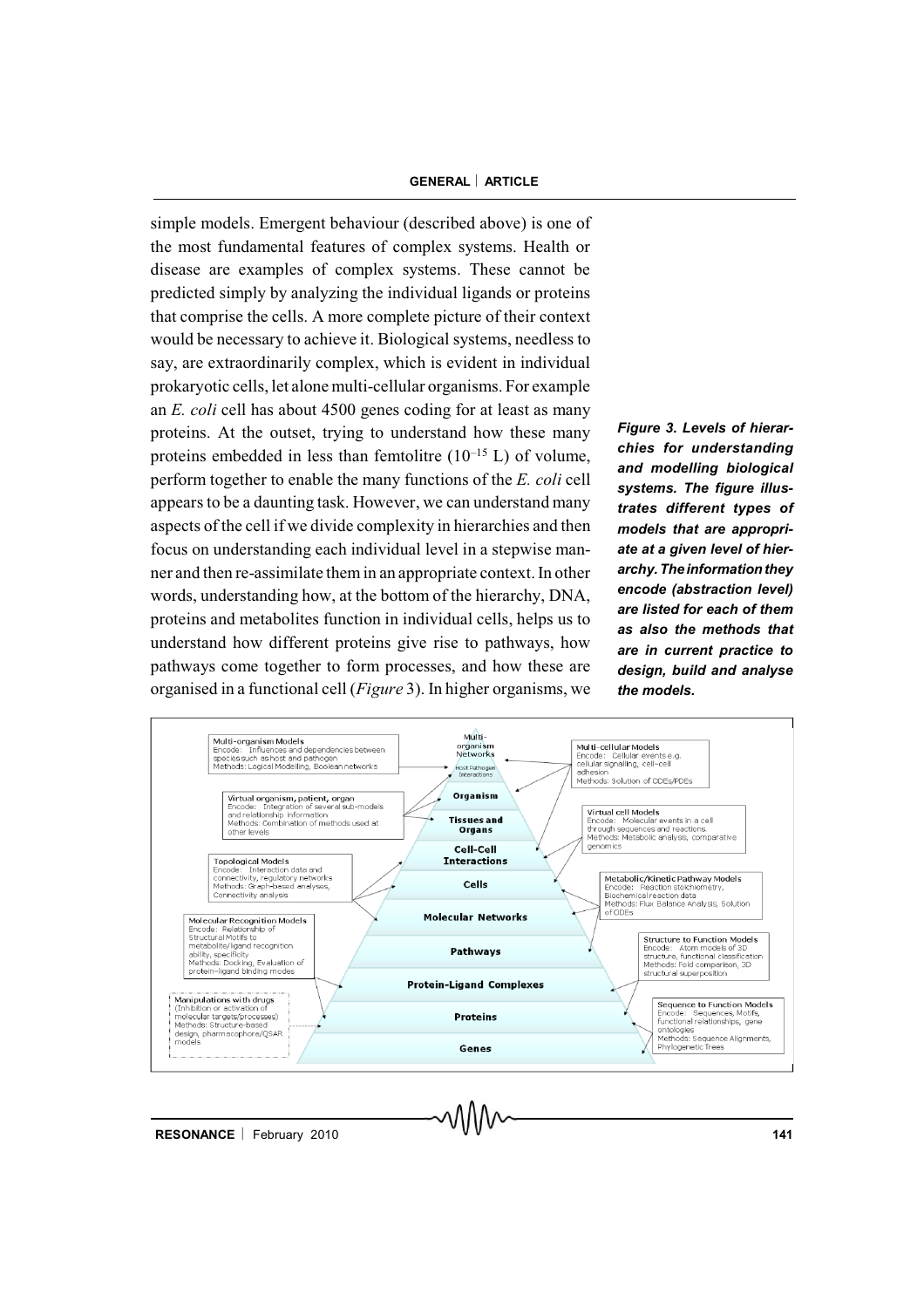would extend this to understanding how different cell types are formed and organised in tissues, how tissues make complex organs, and finally, how many different organs are orchestrated in the top hierarchical level, the organism. However, amidst this complexity, there is modularity with many common mechanisms for a range of biological events. Different cell types and functions use recurrent basic mechanisms of organisation and communication; thus common patterns underlie diverse expressions of life. Understanding single cell types, even when the organisms containing them are evolutionarily distant, such as bacteria and humans, would inevitably provide enormous amount of information to understand other cell types. Complexity has important implications for modelling; the complexity of large systems often makes them intractable for analyses. Therefore, large systems are often broken down into their constituent modules, or sub-systems, which are more amenable for analyses.

### **3.4** *Modularity*

Bacterial systems may be viewed as comprising modules, which may be insulated or decoupled from one another, or alternatively, connected to one another. Modules constitute semi-autonomous entities with dense internal functional connections and relatively looser external connections with their environment. Modularity or the encapsulation of functions, can contribute to both robustness (by confinement of damage) and to evolvability (by rewiring of modules for new functionality) [5]. An obvious example of a module is a cell in a multi-cellular organism, which interacts with both the environment and other cells. Modules are also commonly organised in a hierarchical fashion: a cell is composed of organelles, while also being a part of higher structures such as tissues and organs (*Figure* 3) . At a different level, a signal transduction systemis an extended module that achieves isolation on account of the specificity of the binding of chemical signals to receptor proteins as well as the specificity of the interactions between the signalling proteins within the cell [5].

Bacterial systems may be viewed as comprising modules, which may be insulated or decoupled from one another, or alternatively, connected to one another.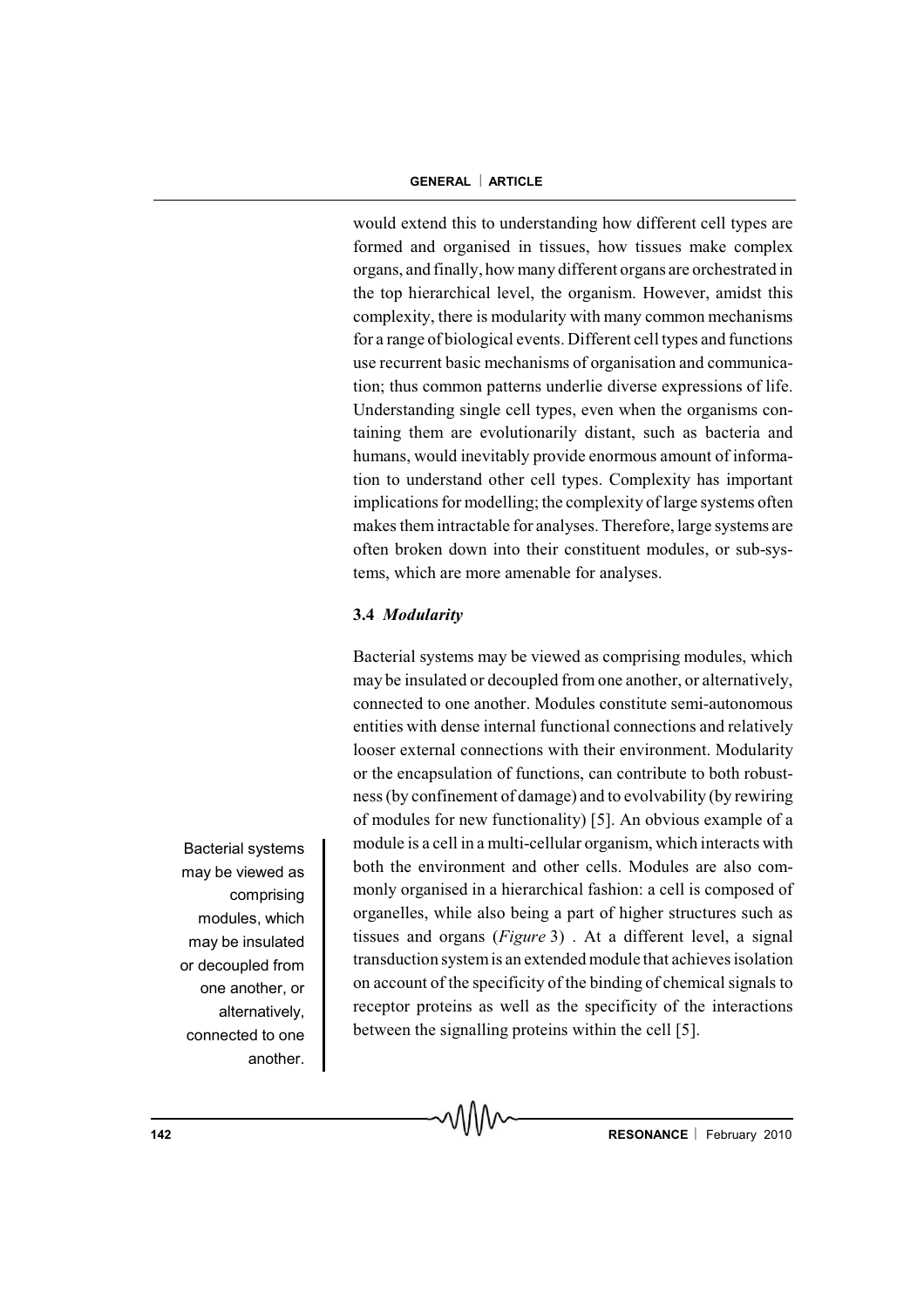# **3.5** *Robustness and Fragility*

Robustness may be understood as the relative property of a system to retain stability despite several perturbations, internal or external. No system can be robust to all kinds of perturbations. Robustness in biological systems is achieved using several complex mechanismsinvolving feedback, alternative (fail-safe) mechanisms featuring redundancy and diversity (heterogeneity), structuring of complex systems into semi-autonomous functional units (modularity), and their reliable co-ordination via establishment of hierarchies and protocols. Sensitivity or fragility, however, characterises the ability of organisms to respond adequately to a stimulus. Robustness and fragility have been described in the literature as inseparable; the '*robust, yet fragile*' nature of complex systems is thought to exhibit 'highly optimised tolerance'.

Complex engineered systems (and biological systems) are often quite resistant to designed-for uncertainties, but quite susceptible to other perturbations. For example, modern aeroplanes, vis-à-vis the Wright brothers' aeroplane, are quite stable to atmospheric perturbations, but are fundamentally sensitive to complete electrical failure, due to the tight dependence of the control on a wide variety of electrical systems. Several biological systems are quite sensitive to what may be quantitatively small perturbations. There are several examples of networks which exhibit high insensitivity to attacks on nodes in random, but high sensitivity showing high disruption when there is a targeted attack on a few highly connected (hub) nodes.

# **4. Practice of Systems Biology**

Systems biology primarily involves the building of models of systems, detailing metabolism, regulation, signalling and protein–protein interactions (*Figur*e 4). A variety of modelling techniques encompassing a wide spectrum of resolution and accuracy are used. *Figure* 2 shows some of these methods, also indicating the level of detail that the method usually deals with. The levels of biological organisational hierarchy at which such methods can



Robustness may be understood as the relative property of a system to retain stability despite several perturbations.

Systems biology primarily involves the building of models of systems, detailing metabolism, regulation, signalling and protein–protein interactions.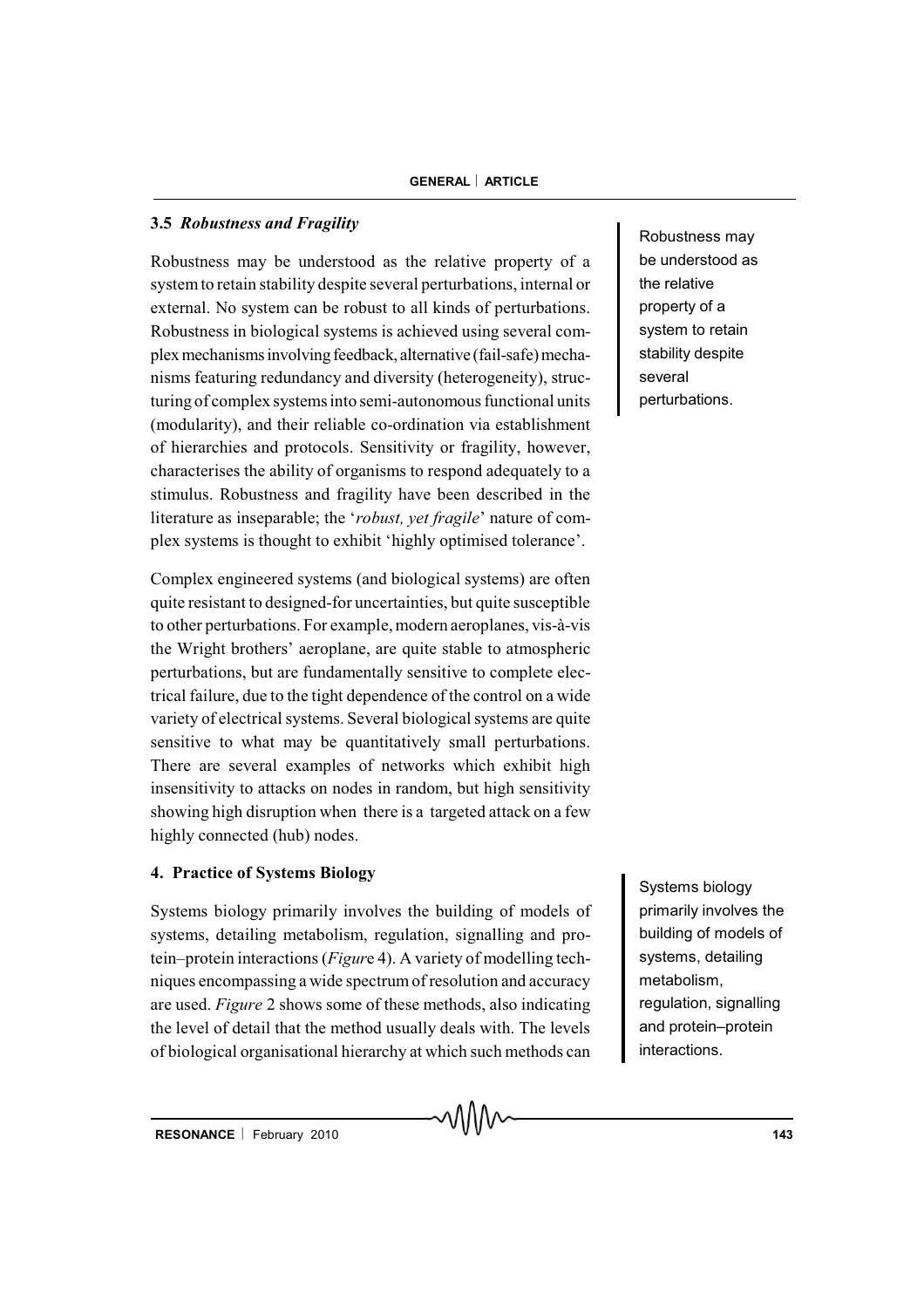

*Figure 4. An overview of modelling in systems biology. This figure illustrates the various components of the systems biology modelling cycle, of how various types of experimental data are translated to a mathematical model, followed by simulation. The simulation results are then used to infer predictions (system behaviour), which are often compared against experimental results, leading to further improvements/enhancements to the mathematical model.*

be used have already been illustrated in *Figure* 3. Some of the tools and resources useful for systems level modelling and simulation of biological systems are listed in *Table* 1.

At the highest level of resolution, there are atomistic models, followed by molecular recognition models, incorporating details at the lowest atomic level. These are followed by mechanistic models of molecular networks, which are usually realised using

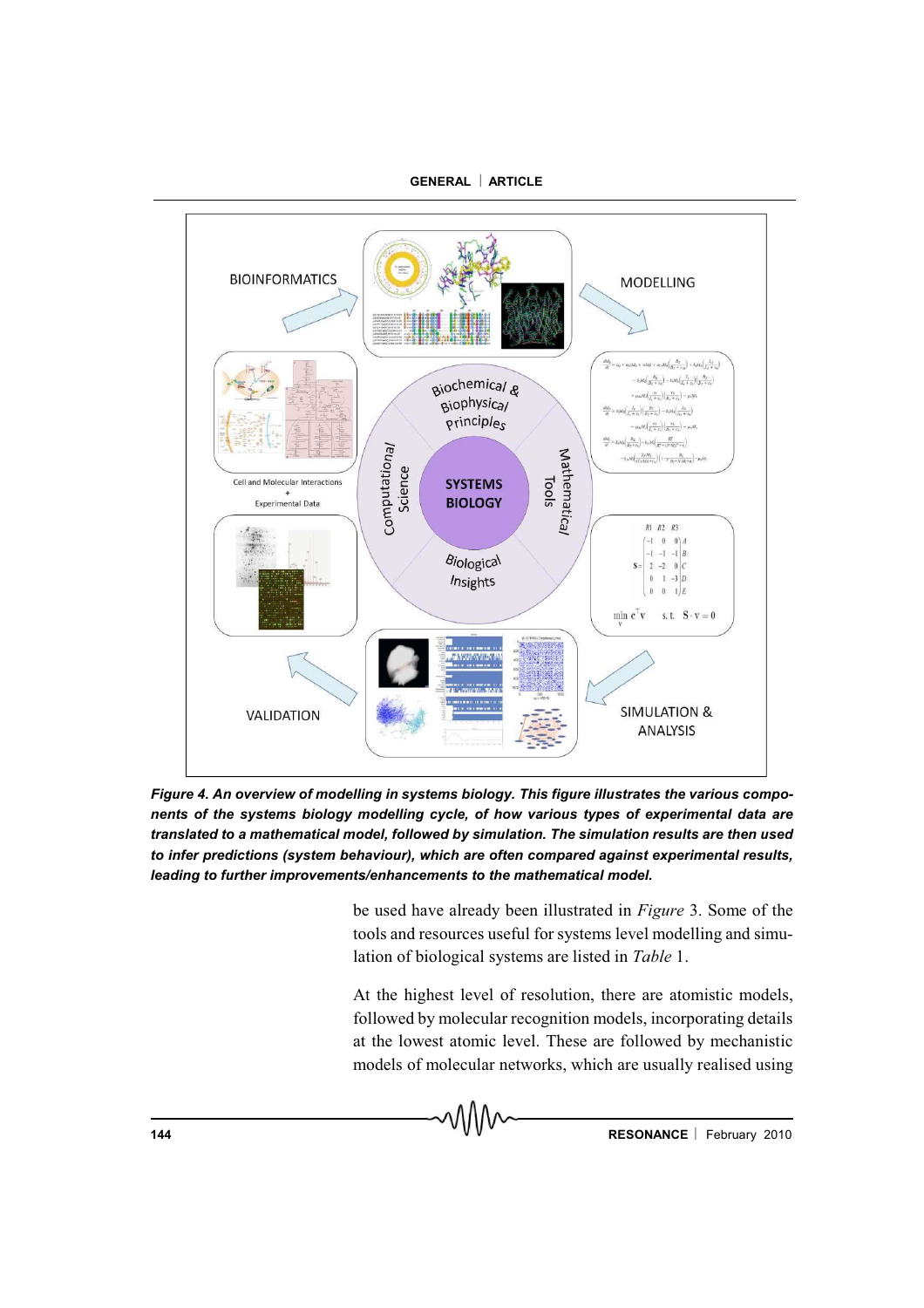#### *Models for Simulation*

#### *Pathway Databases*

#### *Quantitative Data*

#### *Systems Biology Standards*

Biomodels.net http://www.biomodels.org/ CellML http://www.cellml.org/ Panther http://www.pantherdb.org/

BioCyc http://biocyc.org/ BioChemWeb http://www.biochemweb.org/ KEGG Pathway http://www.genome.jp/ Reactome http://www.reactome.org/

BioPAX http://www.biopax.org/ BRENDA http://www.brenda-enzymes.info/

LibSBML (API) http://sbml.org/<br>
MathML http://sbml.org/ http://sbml.org/ SBML http://sbml.org/ little b http://www.littleb.org/<br>
MIRIAM http://www.biomodels. http://www.biomodels.org/

# *Pathway Design and Network Based Tools*

*GUI-Modelling and Simulation Tools*

Cell Designer http://www.celldesigner.org/ Cytoscape http://cytoscape.org/ JDesigner http://www.sys-bio.org/software/jdesigner.htm Metatool http://www.biocyc.org/ SBGN http://www.sbgn.org/Main\_Page Teranode http://www.teranode.com/

### E-Cell http://www.e-cell.org/ Gepasi http://www.gepasi.org/ MATLAB http://www.mathworks.com/ Maple http://www.maplesoft.com/

SBML Toolbox http://sbml.org/ Systems Biology Workbench (SBW) http://sbml.org/

# *Non-GUI Modelling and Simulation Tools*

Pathway Analyzer http://sourceforge.net/projects/pathwayanalyser COBRA http://gcrg.ucsd.edu/ JigCell http://jigcell.biol.vt.edu/

*Table 1. This table outlines some of the important resources for systems biology, from pathway databases, to databases of kinetic parameters, as well as modelling and simulation tools.*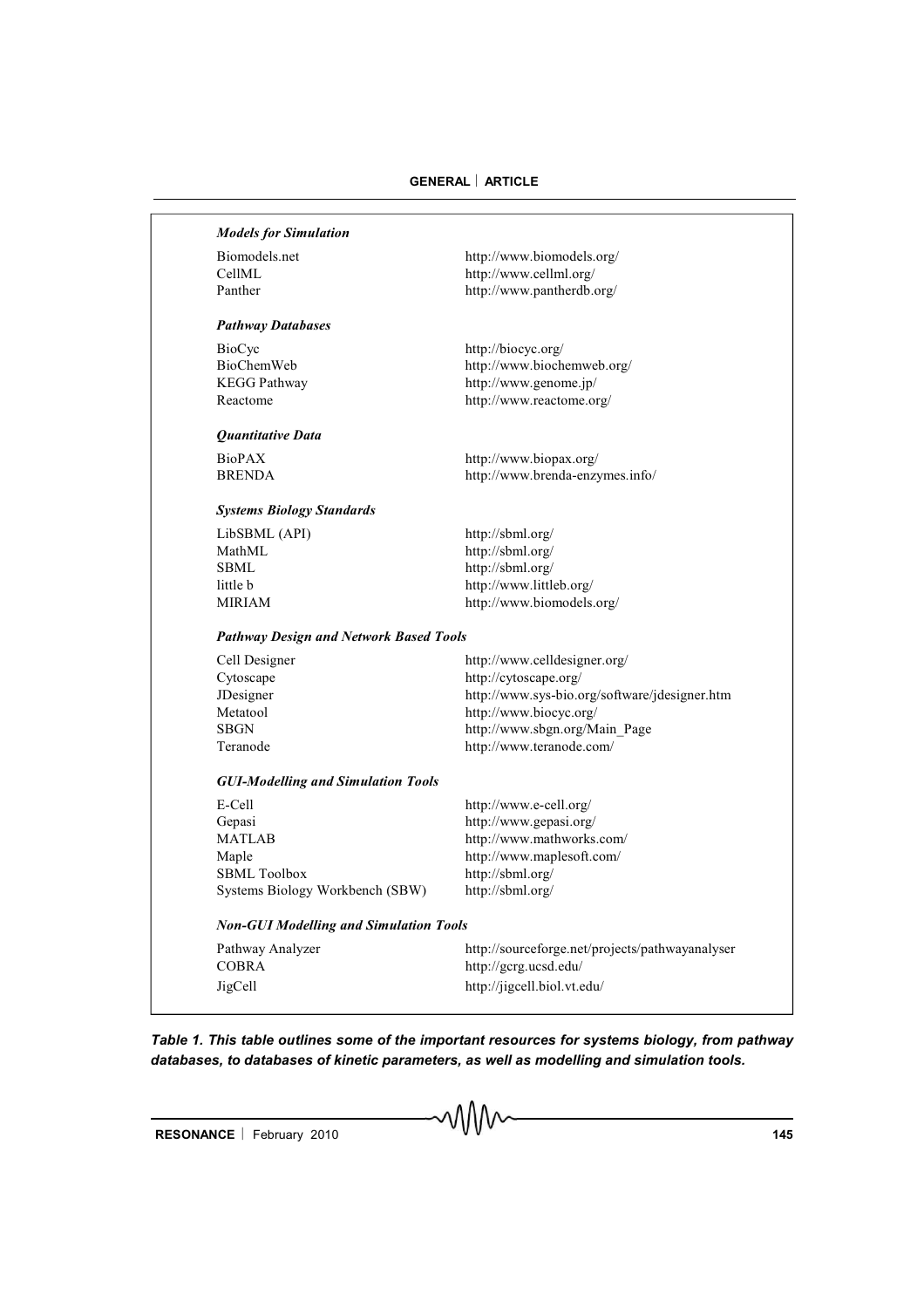differential equations detailing kinetic parameters and stochastic modelling, to account for inherent noise in biochemical systems. At a lower level of resolution are the constraint-based modelling techniques such as flux balance analysis (FBA) and stoichiometric analyses, which rely more on global properties of networks, such as stoichiometry and mass conservation, rather than the intricate kinetic parameters.

Boolean networks thrive with lesser data, where interactions between network components are represented by means of Boolean functions such as 'OR', 'AND', 'AND NOT' and so on. Such discrete modelling techniques have applications in several areas. Topological analyses of networks, which are constructed predominantly based on knowledge of association or causality, can also provide interesting insights into the organisation and properties of biological systems. At a further lower level of resolution are Bayesian networks and other statistical learning models, as well as qualitative models of biological systems.

The choice of methods for modelling and simulation is predominantly determined by the quality and quantity of data that are available, as well as the desired objective of the modelling exercise. When well-characterised kinetic parameters are available for a set of reactions in a given pathway, a kinetic model consisting of differential equations describing the rate of change of concentration of each of the metabolites can be constructed. Such a system of equations can then be solved to obtain insights about the essentiality of each component. For example, a mathematical model of glycolysis in *T. brucei* has been built, based on *in vitro* enzyme kinetic data [6].

When kinetic parameters are not available, constraint-based models of reaction networks can be constructed and analysed, obtaining insights into the metabolic capabilities of systems as well as gene essentiality [2, 5]. At a lower level of resolution, interaction networks of metabolites or more importantly, proteins, can be constructed and analysed, obtaining fundamental insights into centrality, and consequently lethality (or essentiality) [7].

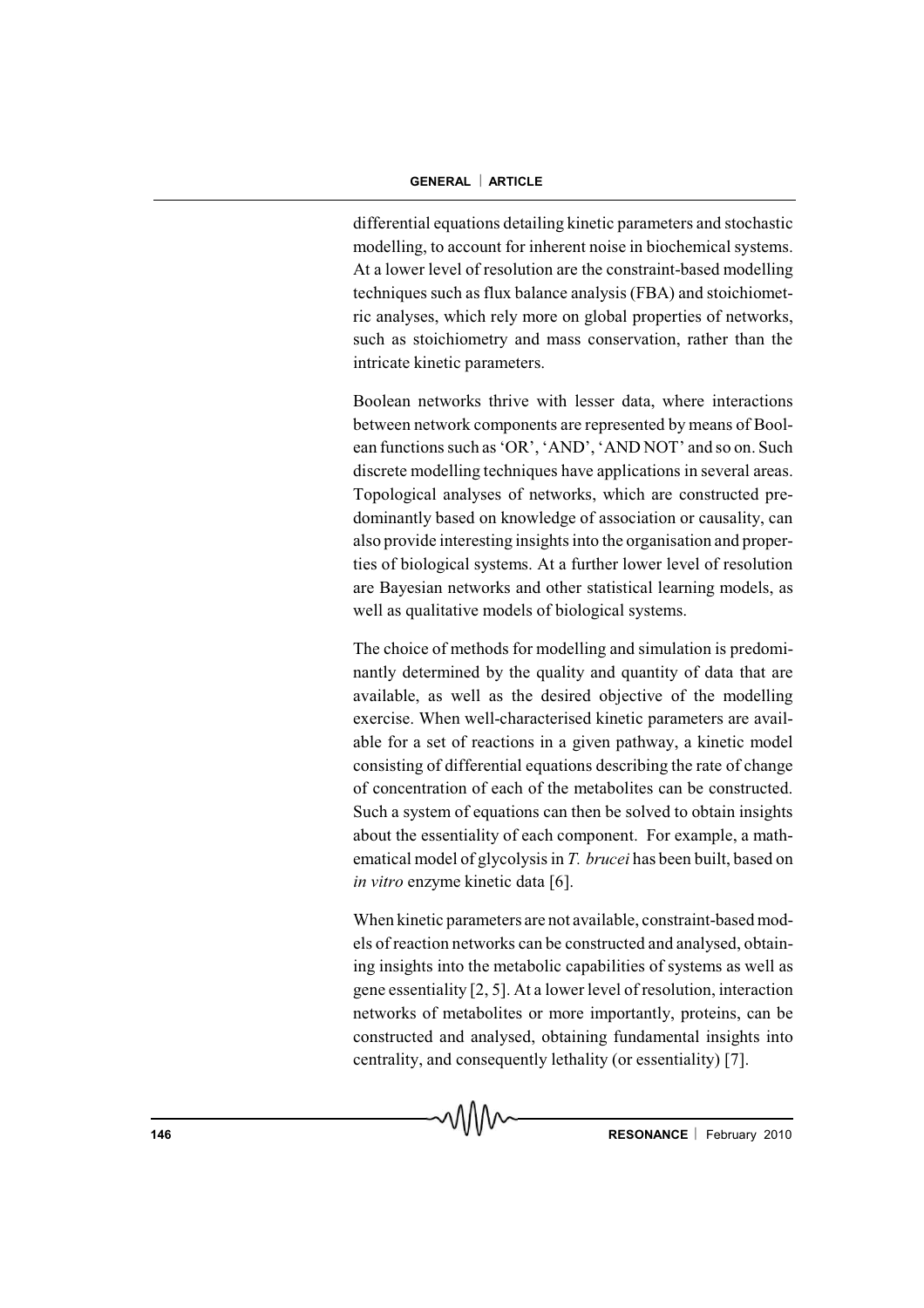# **4.1** *Kinetic Modelling*

When sufficient mechanistic details are available for cellular processes such as metabolism, signal processing and gene regulation, detailed quantitative predictions about cellular dynamics can be made. Typically, ordinary differential equations (ODEs) are used for this purpose. ODE-based simulations involve a mechanistic representation of the reaction network, with all the involved association/dissociation constants, rate constants and affinities or appropriate approximations. Since such data is not always available, this method has limited applicability. Biochemical reactions are regularly represented by differential equations that indicate the rate of consumption and production of various species involved in the reactions. The system of differential equations so generated can be solved and the system can be simulated. An important caveat is that even where kinetic parameters are available, they have often been determined *in vitro*, rather than *in vivo*, which again significantly impacts the accuracy of simulations. Genome-scale kinetic modelling of biological systems is an interesting challenge that lies ahead in systems biology.

# **4.2** *Constraint-Based Modelling*

Kinetic data available for the simulation of networks are quite scarce, rendering the kinetic modelling of metabolic networks a challenging task. An approach used often to overcome the limitation of data, is to add appropriate 'constraints' on the systems, so as to make it feasible to find meaningful solutions. Constraints are generally in the form of rules, which define the upper and lower limits of the acceptable values for a given variable or in the form of some well-known laws of chemistry that must be upheld while solving for the system. Constraint-based analyses of reconstructed metabolic networks have proved to be quite effective in various applications such as metabolic engineering, prediction of outcomes of gene deletions, and in the elucidation of cellular regulatory networks .

One specific example of metabolic modelling using a constraint-

When sufficient mechanistic details are available for cellular processes such as metabolism, signal processing and gene regulation, detailed quantitative predictions about cellular dynamics can be made.

Genome-scale kinetic modelling of biological systems is an interesting challenge that lies ahead in systems biology.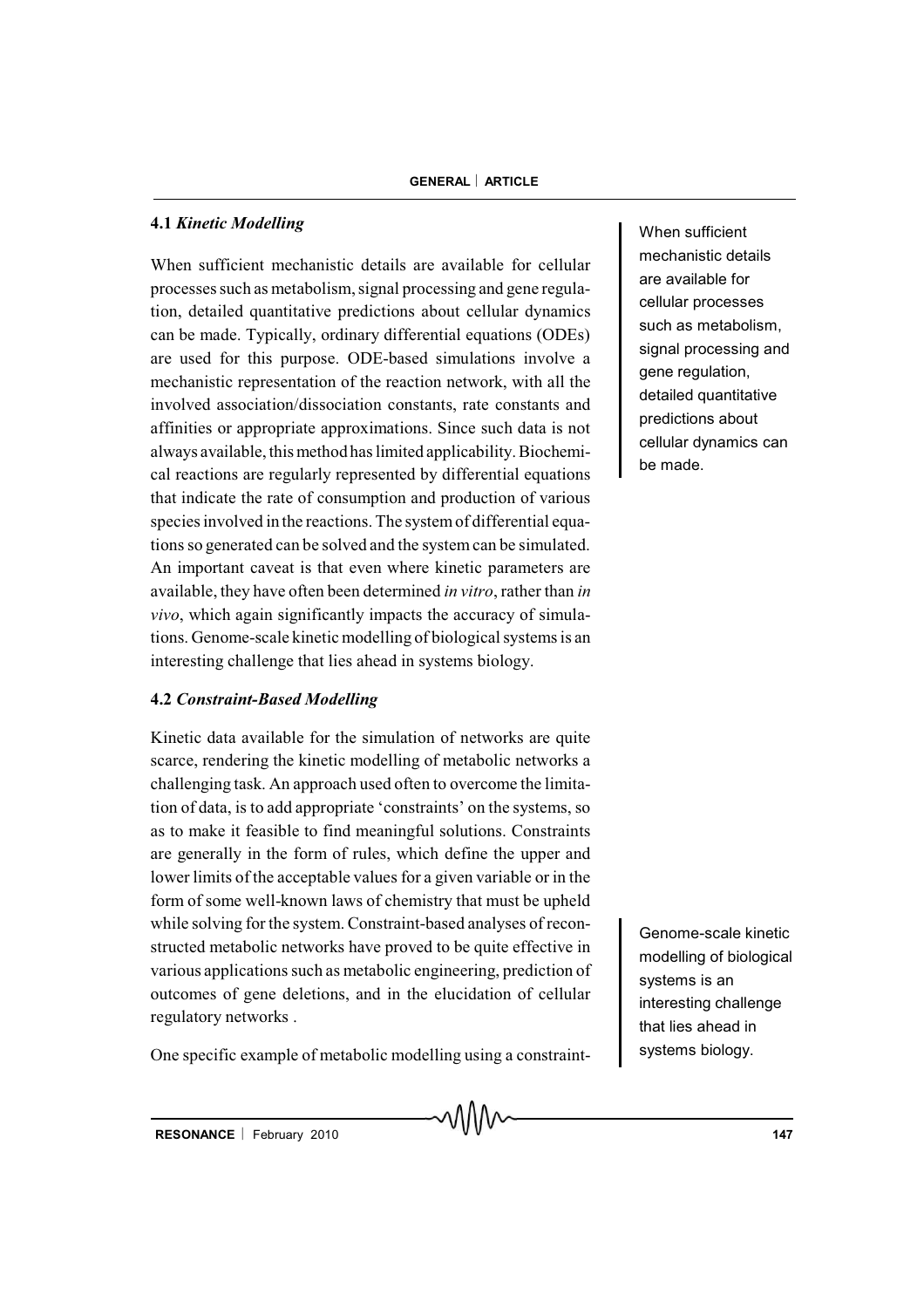Gene deletion studies can be performed by constraining the reaction flux(es) corresponding to the gene(s) (and therefore, of their corresponding proteins(s)), to zero.

based approach is Flux-Balance Analysis (FBA) [8], which uses linear optimisation to determine the steady-state reaction flux distribution in a metabolic network by maximising an objective function, such as ATP production or growth rate. FBA involves carrying out a steady state analysis, using the stoichiometric matrix for the system in question. An important assumption is that the cell performs optimally with respect to a metabolic function, such as maximisation of biomass production or minimisation of nutrient utilisation, on the premise that selection pressures during evolution, guide systems towards optimality. Once an objective function is fixed, the system of equations can be solved to obtain a steady state flux distribution. This flux distribution is then used to interpret the metabolic capabilities of the system.

FBA has the capabilities to address the effects of gene deletions and other types of perturbations on the system. Gene deletion studies can be performed by constraining the reaction flux(es) corresponding to the gene(s) (and therefore, of their corresponding proteins(s)), to zero. Effects of inhibitors of particular proteins can also be studied in a similar way, by constraining the upper bounds of their fluxes to any defined fraction of the normal flux, corresponding to the extents of inhibition. FBA gives a general idea of the metabolic capabilities of an organism; gene deletion studies using FBA yield information on the criticality of genes for the growth/survival of an organism. The analysis of perturbations using flux balance models of metabolic networks provides a handle to analyse the lethality of individual gene deletions, as well as double knock-outs, to identify pairs of genes that are indispensable, as well as to determine and analyse synthetic genetic interactions.

### **4.3** *Pathway Models*

A pathway model is the lowest level of abstraction in systembased models. It looks at only the reactions in the metabolome of an organism and accounts for several of the interactions between the gene products of an organism and its metabolites. However, this is a significant improvement on the mere sequence data that

A pathway model is the lowest level of abstraction in system-based models.

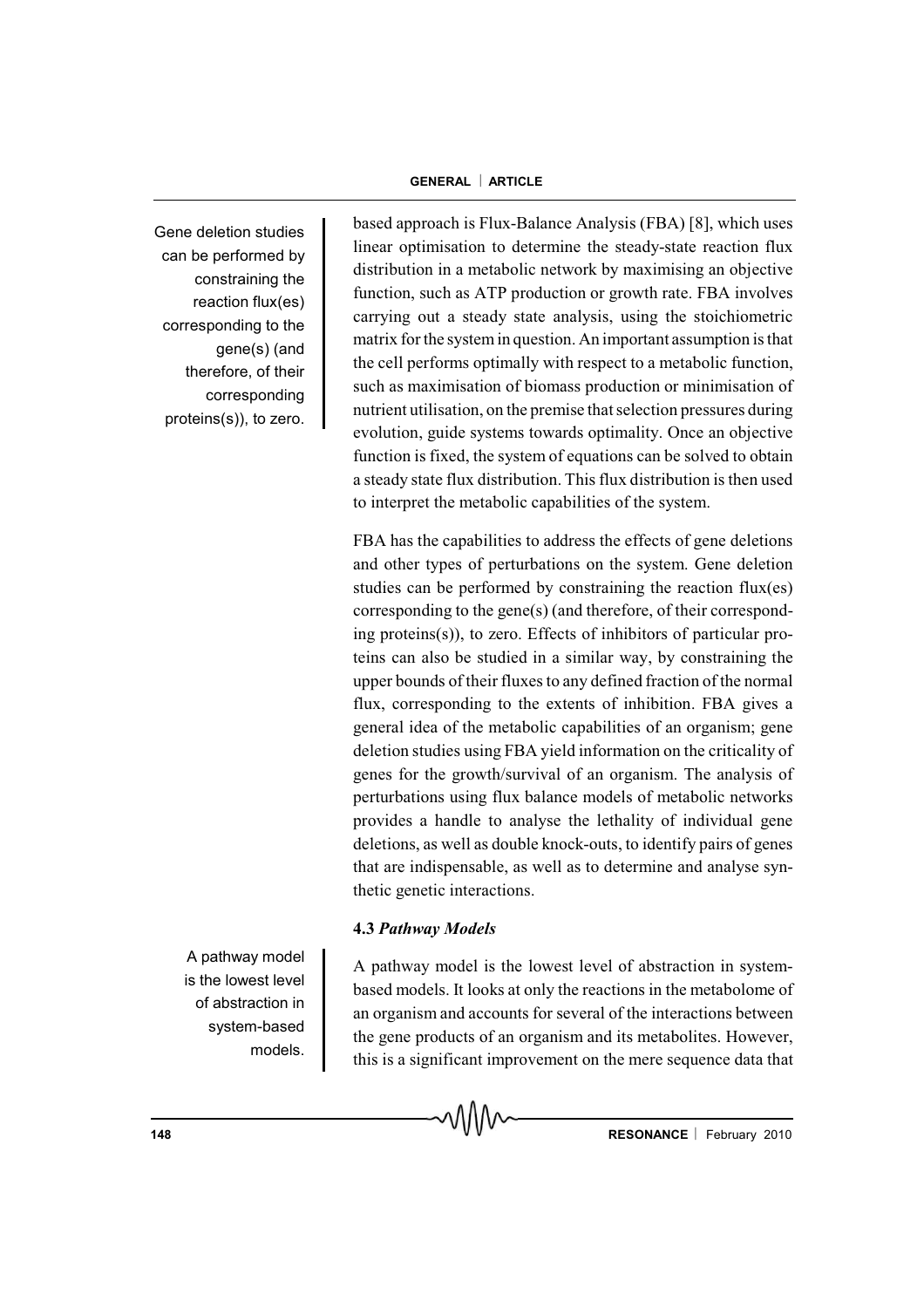is often employed for modelling and analysis. Several paradigms exist for pathway modelling and they are reviewed in the literature [9] . Based on the availability of data, a suitable paradigm can be chosen for modelling; this affects the accuracy of the simulations performed on the systems. Some examples of the use of pathway models are illustrated in later sections.

# **4.4** *Network-Based analysis*

Barabási and Oltvai [10] have shown that tools from network theory may be adapted to biology, providing profound insights into cellular organisation and evolution. Hubs which are heavily connected components in a graph may be identified and targeted to 'knock out' a system. In a typical interaction-based modelling of metabolic pathways, connections between the various proteins and metabolites in a system are obtained. When further analysed, specific hubs emerge to be more connected. These hubs may serve as interesting targets as they have the potential to affect several other connections in the system. The advantage of interaction-based modelling is that the amount of data required is relatively less and it is possible to generate interaction networks from existing databases. There is a need for more such derived databases, which would be of immense use in applications such as drug discovery.

### **5. Promise of Systems Biology**

Systems biology finds application in several fields, including metabolic engineering and drug discovery. It has an immense potential to improve our fundamental understanding of biological systems. Biology has itself immensely benefited from building on the study of 'model' organisms such as *Arabidopsis thaliana*, *Drosophila melanogaster*, *C. elegans* and *Escherichia coli*. Systems approaches have been successfully applied for the study of model organisms such as *Escherichia coli*, where the metabolic capabilities have been predicted *in silico* and verified experimentally. Systems-level studies of organisms such as *S. cerevisiae* are expected to significantly impact the study of more complex organisms such as humans.

Systems biology finds application in several fields, including metabolic engineering and drug discovery.

Systems-level studies of organisms such as *S. cerevisiae* are expected to significantly impact the study of more complex organisms such as humans.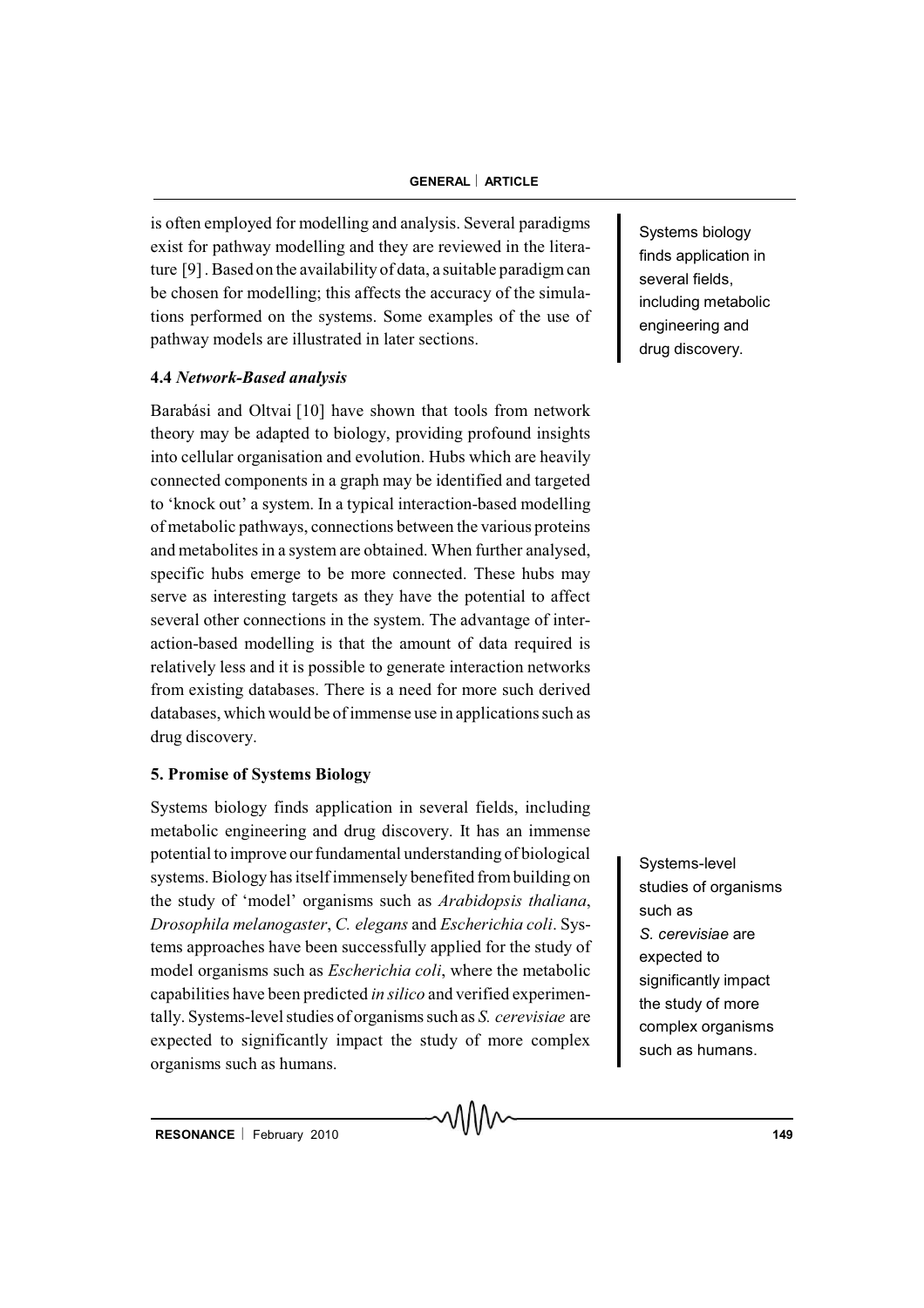Another field where excellent progress has been made is in the modelling of the heart as a virtual organ.

An excellent application of systems biology in metabolic engineering, with commercial potential, has been illustrated by Stephanopoulos and co-workers, for improving lysine production. Stephanopoulos and co-workers have also reported a genome-wide FBA of *Escherichia coli* to discover putative genes impacting network properties and cellular phenotype, for reengineering lycopene synthesis [11]. Metabolic fluxes were calculated such as to optimise growth, followed by scanning the genome for single and multiple gene knockouts that yield improved product yield while maintaining acceptable overall growth rate. For lycopene biosynthesis in *Escherichia coli*, such targets were identified and subsequently tested experimentally by constructing the corresponding single, double and triple gene knockouts. A triple knockout construct (Δ*gdhA*Δ*aceA*Δ*fdhF*) was identified, which exhibited a 37% increase over an engineered, high producing parental strain.

Another field where excellent progress has been made is in the modelling of the heart as a virtual organ, at various levels [12]. Models of different cell types in the heart have led to the creation of the first virtual organ, which is being used in drug discovery and testing and in simulating the action of devices such as cardiac defibrillators. The culmination of systems modelling lies in the modelling of complete systems, accounting for all component reactions, the localisation of these components and their interactions. The interaction between these organelles or compartments and the interface with the physical world, in terms of external temperature, pH and other effects becomes more relevant in highest levels of biological hierarchy (*Figure* 3). Computational models of human physiology come into play both to relate to whole animal models used in traditional pharmacology and more importantly, to build integrated data-driven models that can be refined to mimic the human physiology more closely.

The IUPS Physiome project (http://www.physiome.org.nz/) is a project that is aimed at describing the human organism quantitatively, to understand key elements of physiology and pathophysi-

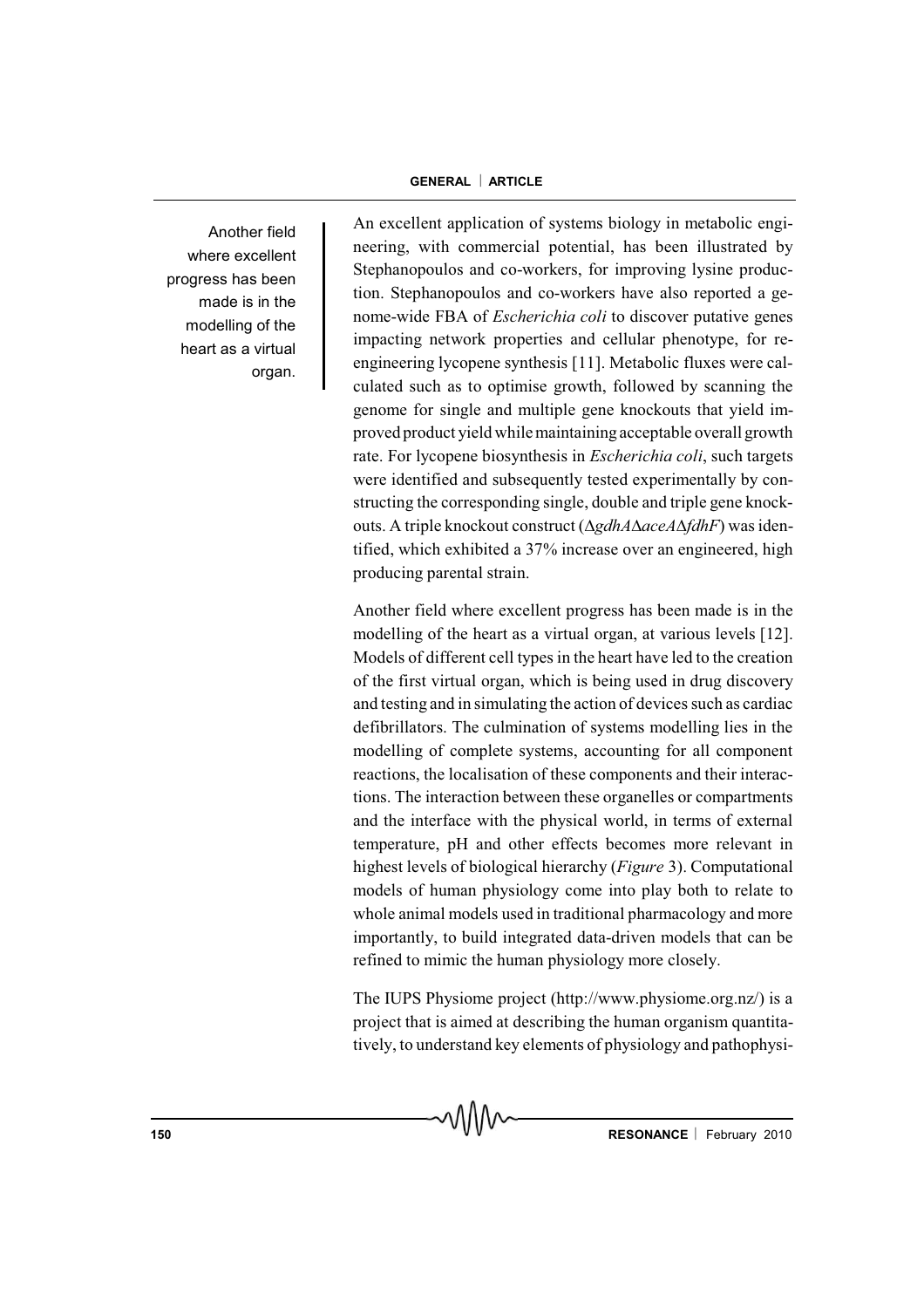ology. The salient features of the project are the databasing of physiological, pharmacological and pathological information on humans and other organisms and integration through computational modelling. The models span a wide range, from diagrammatic schema suggesting relationships among system components, to fully quantitative computational models describing the behaviour of physiological systems and response of an organism to environmental change. Each mathematical model is an internally self-consistent summary of available information and thereby defines a working hypothesis about how a system operates. Predictions from such models are subject to tests, with new results leading to new models. The goal is to understand the behaviour of complex biological systems through a step-by-step process of building upon and refining existing knowledge.

Efforts are underway to extend these concepts further to virtual patients. Entelos' PhysioLab (http://www.entelos.com/) has developed models of human physiology that supplement animal model systems. For example, Entelos' Diabetes PhysioLab has more than 60 virtual patients, each one representing a hypothesis of the pathophysiology of diabetes, constrained by the pathway networks and consistent with validation experiments. Such models have the potential for performing patient profiling, classifying patient types and even to tailor-design treatment regimes, with a long-term goal of making personalised medicine, a reality.

The possibility of drug discovery based on systems biology is exciting – it holds promise for the discovery of more efficacious drugs with fewer adverse effects. Often, adverse drug reactions might emerge on account of the binding of the drug to proteins other than the intended targets. By consideringlarger systems and accounting for such possibilities, it is possible that such problems may be identified by *in silico* analyses. It is envisaged that the complete understanding of a system in terms of all the components present and their complex interaction network would assist in discovering the *ideal* drug, which has high specificity and effectiveness.

Each mathematical model is an internally selfconsistent summary of available information and thereby defines a working hypothesis about how a system operates.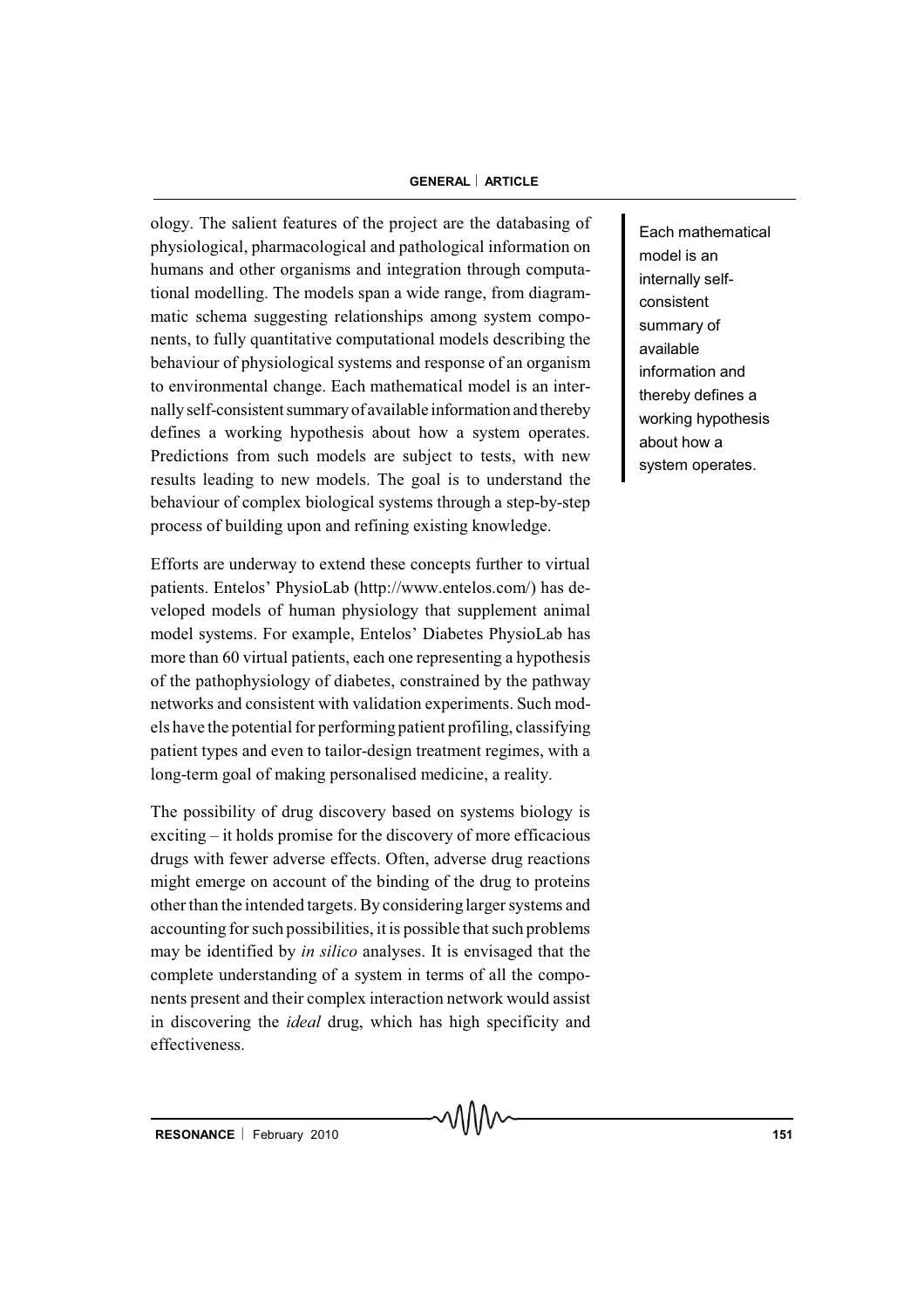The predictive power provided by datadriven computation has long been a critical component in product development and safety testing in other industries, from aerospace engineering to circuit design.

# **6. Future Perspectives**

The enormous progress in the development of new methods in different branches of biology and their abstraction through computational models that we are currently witnessing, has already shown enormous potential, both for understanding biological processes at a better level, as well as for any application opportunities. These opportunities, which are expected to increase even more in the coming years, promise to make the mission of creating data-driven models and simulations a reality, leading to fundamental changes in the way we discover drugs. The predictive power provided by data-driven computation has long been a critical component in product development and safety testing in other industries, from aerospace engineering to circuit design.

With the current rate of advances in systems biology, we can also expect significant enhancements in pathway models, process models and indeed in entire system models, both in terms of mathematically representing complex phenomena as well as in terms of mimicking and simulating the biological events. The success of the virtual heart project [12] and creation of virtual patients representing different pathophysiologies are suggestive of this trend. We can also envisage that the use of pharmacogenomics and tailor-made medicines could be distinct possibilities in the near future. In short, the stage is all set for the integration and application of skills from mathematics and computer science to address complex problems in biology and medicine, in a big way.

#### **Suggested Reading**

- **[1] A Aderem, Systems biology: its practice and challenges***, Cell***, Vol.121**, **No.4, pp. 511–3, 2005.**
- **[2] J A Papin,** *et al***., Reconstruction of cellular signalling networks and analysis of their properties,** *Nat. Rev. Mol. Cell Biol.***, Vol.6, No.2, pp.99– 111, Vol.3, 2005.**
- **[3] T Ideker, T Galitski, and L Hood, A new approach to decoding life: systems biology***, Annu. Rev. Genomics Hum. Genet.***, Vol.2, pp.343–72, 2001.**